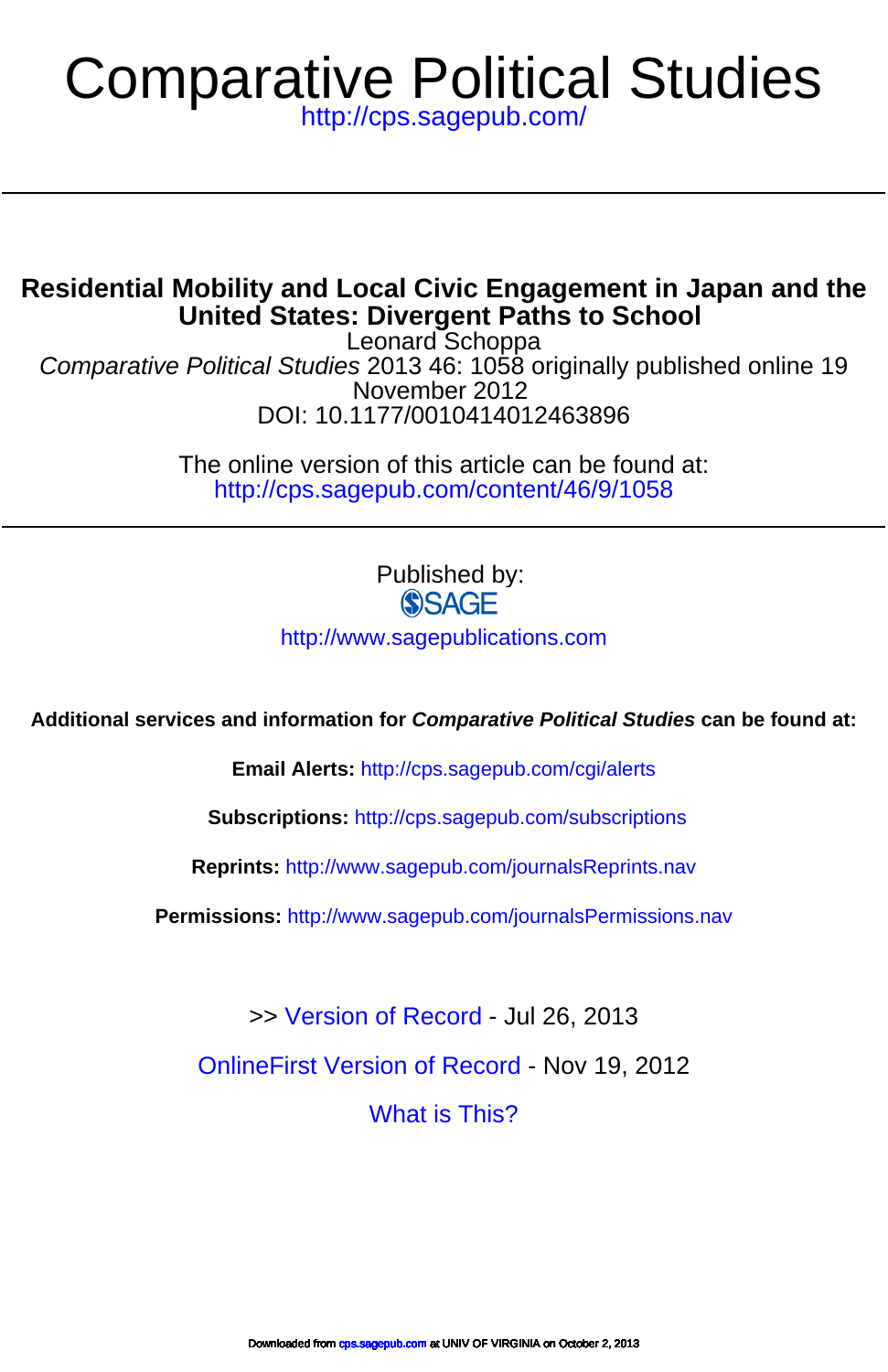**Residential Mobility and Local Civic Engagement in Japan and the United States: Divergent Paths to School**

Comparative Political Studies 46(9) 1058–1081 © The Author(s) 2012 Reprints and permissions: sagepub.com/journalsPermissions.nav DOI: 10.1177/0010414012463896 cps.sagepub.com



# Leonard Schoppa<sup>1</sup>

#### **Abstract**

What drives differences across countries in levels of civic engagement? Both the United States and Japan have been described as having high levels of civic engagement, but a variety of measures show that the type of involvement that is most common varies. Americans join and contribute to national political groups, but membership in PTAs and volunteer firefighting units is low and declining. Japanese participate at a much lower level in national advocacy organizations, but they join local neighborhood associations at very high rates, participate extensively in PTAs, and volunteer to clean up neighborhood parks. This article seeks to unravel why Japanese have such high rates of *local* civic engagement by examining how parents and volunteers have mobilized to maintain high rates of walking to and from school during a period in which walk-to-school rates have plummeted in the United States. The higher rate of Japanese local engagement in this area, I argue, is motivated by housing markets that limit residential mobility to much lower levels than in the United States. High cost of residential "exit" in Japan drives citizens to exercise "voice" to maintain the safety and walkability of their neighborhoods.

#### **Keywords**

transportation policy, land use, housing market, exit, voice

<sup>1</sup>University of Virginia, Charlottesville, VA, USA

#### **Corresponding Author:**

Leonard Schoppa, Department of Politics, University of Virginia, Box 400787/Gibson 185, Charlottesville, VA 22904-4787, USA. Email: schoppa@virginia.edu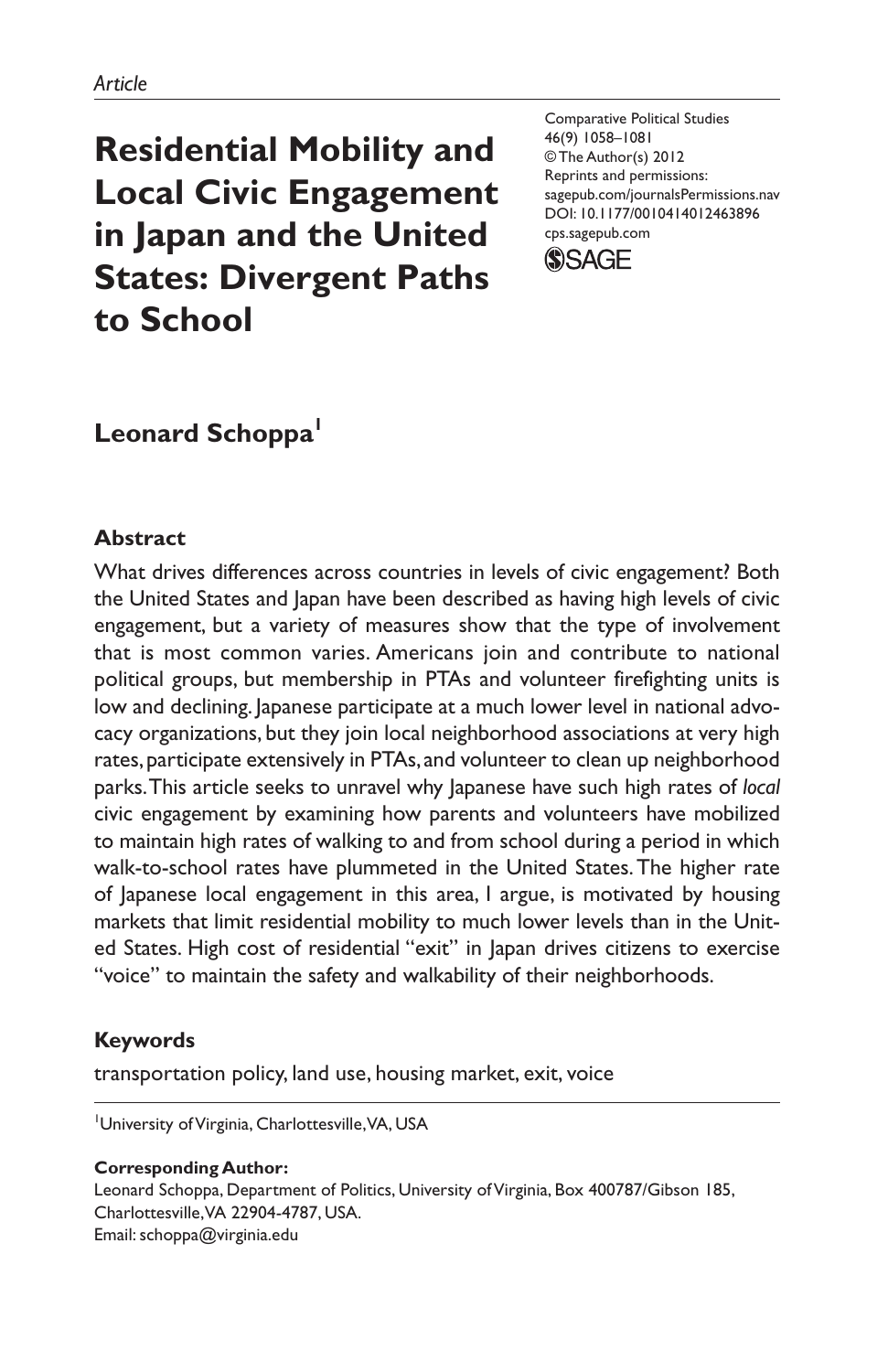On July 27, 1981, a 6-year-old boy named Adam Walsh was abducted after his mother left him for a few minutes to play video games while she shopped in another part of the department store. Adam's decapitated head was recovered about 2 weeks later, propelling the case into national headlines and feeding popular concern about what was for a time considered an epidemic of child abduction.<sup>1</sup> One consequence of this incident and others like it was a plunge in the proportion of children who were allowed to walk to school. Although 48% of American elementary and middle school children walked or biked to school in 1969, the share of children getting to school on foot or by bike had plummeted to just 12% by 2009. Many parents were not even willing to entrust their children to a school bus. Fully 47% arrived at school in a private vehicle, typically dropped off by a parent.<sup>2</sup>

In 2005, Japan experienced a pair of similar incidents. Two 7-year-old girls, one in an urban area of western Japan and the other in a rural hamlet in eastern Japan, were abducted and killed within a week of each other. One perpetrator was arrested, but the other case, which took place while the first offender was in custody, remains unsolved. What the two cases had in common was that both girls were abducted as they walked home from school, unaccompanied by any adult, as was customary throughout the nation.

Needless to say, these incidents made Japanese parents extremely nervous about allowing their children to walk to and from school, but their response has been quite different from the one observed in the United States. Japanese communities responded to the incidents by volunteering in massive numbers to step out onto the street to keep an eye on children as they made their way to and from school. Some even created "wan wan patrols," which gave sashes labeled in this way to individuals who agreed to walk their dogs (who make the sound "wan wan" in Japan) during the times when children were traveling to and from school. Other community members volunteered to post signs outside their gates indicating that their home was a designated refuge for any child who felt he or she was being followed or harassed. Children were told that if they knocked on the door of such a home, they would be welcomed in to wait while the police were called.

Japanese communities have made similar efforts to keep children safe from motor vehicle traffic. Several times a year, PTA volunteers walk the designated "routes to school" (*tsūgakuro*) with an eye out for possible hazards, such as places where a child might dash out into traffic. They then meet with local traffic safety officials to request the installation of railings and crosswalk improvements needed to keep the children safe. Localities make improvements every year in response to these demands.<sup>3</sup> These efforts supplement routine safety activities that include stationing volunteer crossing guards at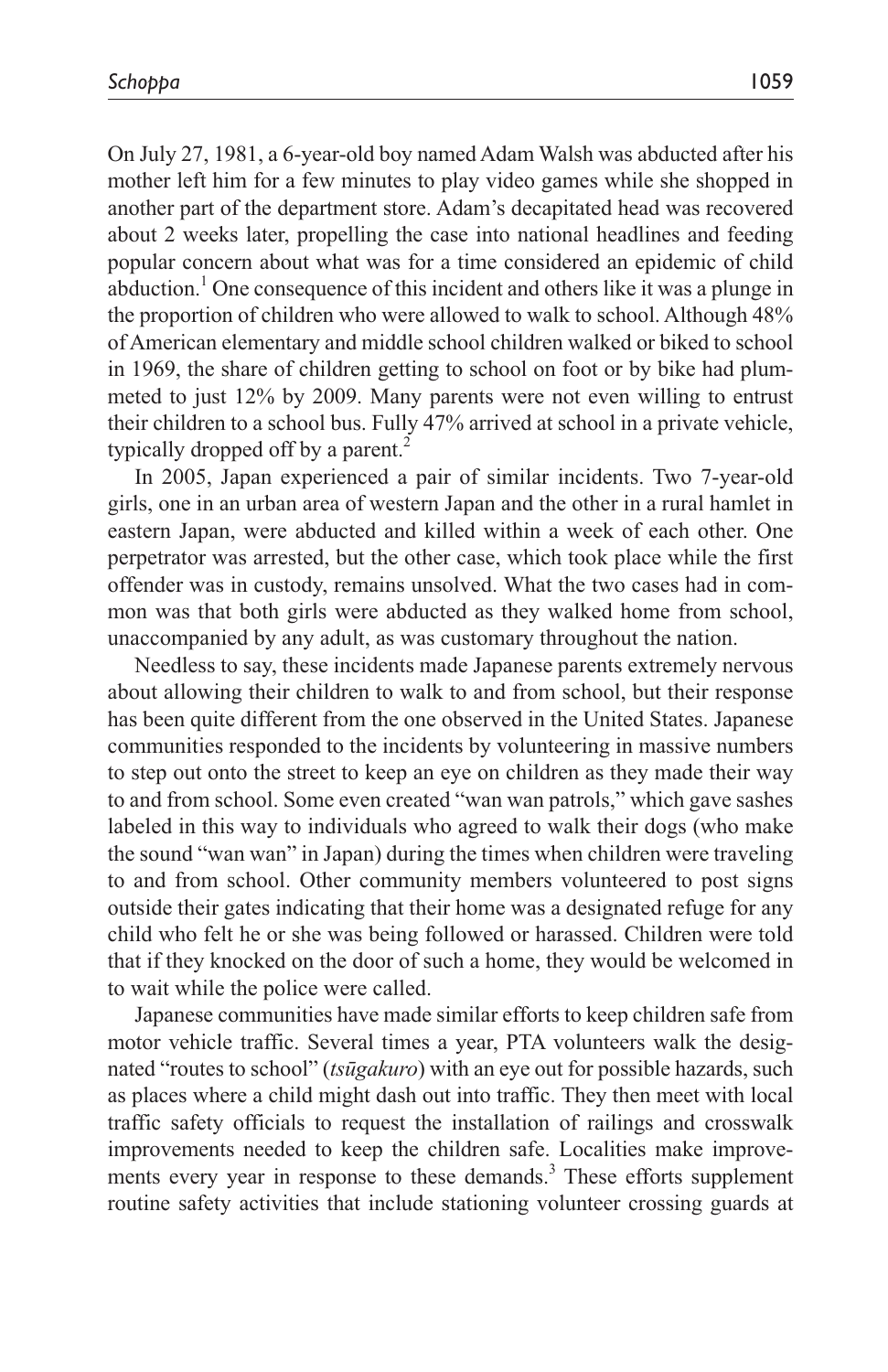dangerous intersections, outfitting first-graders with yellow hats and sashes, and organizing these young children into walking groups led by older children on the first day of school. As a result of these efforts, Japanese school children continued to travel to school on foot, even after the abduction incidents. In 2009, 98% of Japanese elementary school children arrived at school on foot. About 12% of Japanese schools, mostly in very rural and mountainous areas, run school buses, but the proportion of students who ride them accounted for just 1.7% of school children.<sup>4</sup> Public schools routinely ban private vehicle drop-offs by parents.

These extensive community efforts to keep children safe as they walked to and from school in Japan are typical of similar efforts across a range of local concerns. Japanese parents are very involved in local schools, especially in the elementary and middle schools that serve their residential area. PTA membership rates in Japan are 4 times as high as current rates in the United States. Japanese participate in volunteer firefighting organizations at twice the rate of U.S. residents (Haddad, 2004). Meanwhile, 90% of Japanese belong to neighborhood associations, with an estimated 40% to 70% serving as active members (Pekkanen, 2006). These associations spearhead activities that range from keeping local parks weeded and clean to organizing crime patrols at night in their neighborhoods to assisting garbage collectors by managing complicated recycling efforts.

Curiously, according to Pekkanen's careful study, Japanese civil society is relatively weak at the national level. Outside the realm of interest groups set up to serve sectoral economic interests, there are few powerful membership-based national organizations working to shape national policy in the public interest. Japanese are much less likely to join *national* civic organizations. The United States, in contrast, has been described as having the exact opposite pattern of civic engagement. It has vibrant and powerful national civic organizations like the Audubon Society, National Rifle Association, and Sierra Club, but participation in local civic organizations like the Rotary Club, volunteer firefighters, and PTA has been declining steadily (Putnam, 2000; Skocpol, 1998).

In this article, I investigate why Japanese are so much more engaged in *local* civic activities than Americans. The fact that they behave so differently with regard to national civic organizations suggests that the explanation cannot be cultural. Both peoples are "joiners." The puzzle is why Japanese readily join and volunteer at the local level, whereas Americans tend to be less engaged locally and join and contribute instead to national civic organizations. I explore this question by focusing on the specific area of local concern illustrated by the cases of Adam Walsh and the Japanese schoolgirls. Why have the two societies responded so differently to the challenge of keeping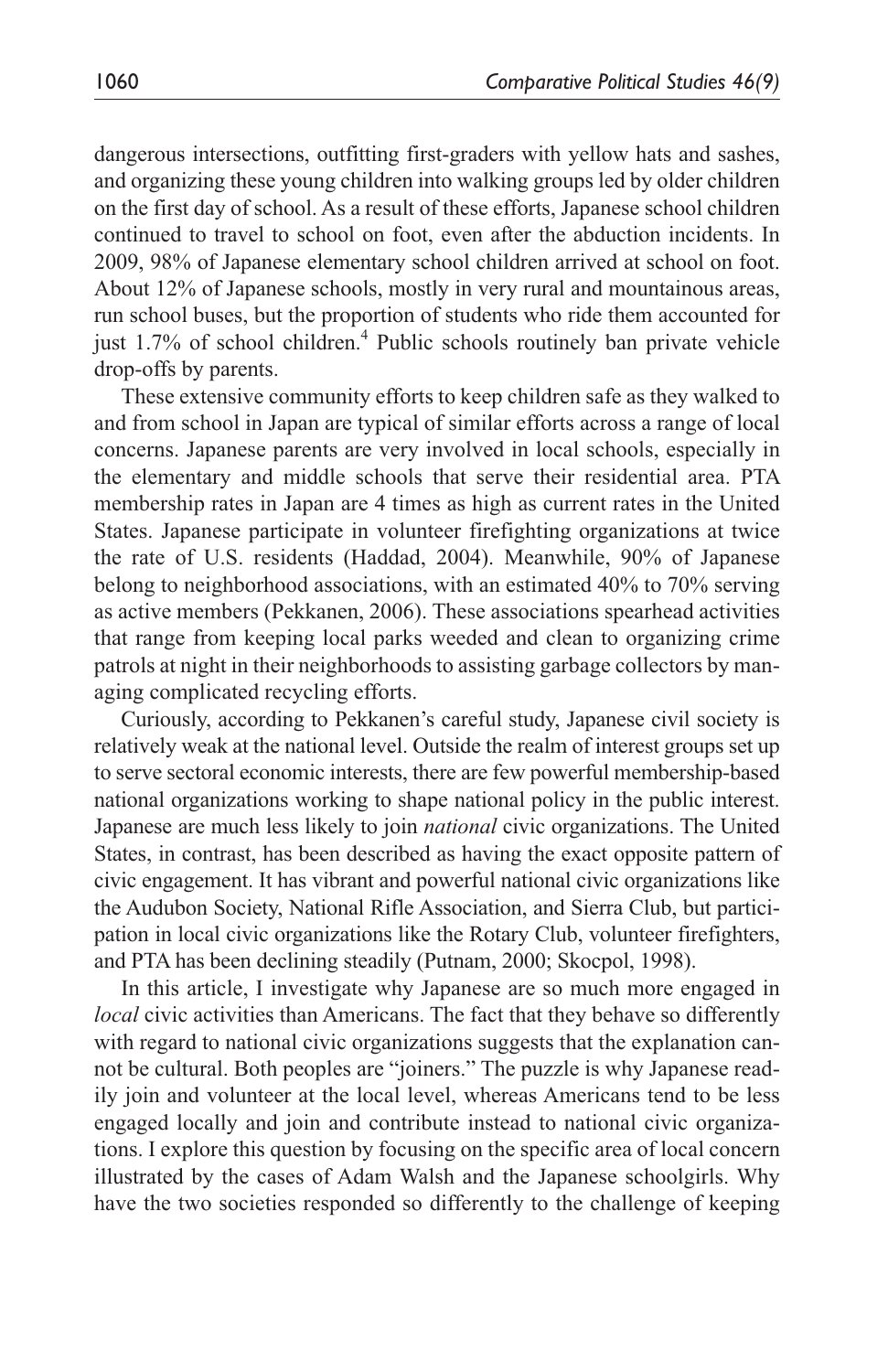their neighborhoods safe enough for children to walk to school in the face of child predators and growing motor vehicle traffic? Why have American parents by and large relied on private, uncoordinated strategies (drive the kids themselves, move to the suburbs) whereas Japanese parents have demanded local improvements, demanded better safe-walking programs, and put in their own time to building these community-wide efforts?

The different outcomes, I argue, cannot be explained entirely by differences in population density or crime rates that somehow make safe walking to school impossible across the United States. To fully answer this question, we have to look at the forces that have propelled Japanese citizens to *demand* that their neighborhoods be kept safe for children and *commit personal time* to serving as crossing guards and lookout patrols that keep the walk-to-school routes safe. What propels the difference in levels of local activism, I argue, are differences in housing markets that limit residential mobility to much lower levels than in the United States.

The argument is developed as follows. I begin by examining the most common explanations for differences in the ways Japan and the United States organize their transportation and land use systems, starting with those that attribute it entirely to differences in geography. As I raise questions about each of these explanations in turn, I develop an alternative explanation that emphasizes the path-dependent interaction between past policies and the *political and economic* choices made by Japanese households. A variety of scholars have emphasized path-dependent influence of past policies on later policies (e.g., Iversen, 2005; Myles & Pierson, 2001; Pierson, 2004; Thelen, 2004). In my view, however, these studies have undertheorized the relationship between political and economic choices available to political actors in response to past policies. My explanation draws on the insights of Albert Hirschman (1970) and his exit-voice framework to model how economic (exit) options interact with political (voice) opportunities to shape behavior. High levels of local civic engagement, the model suggests, are more likely when local residents find it costly to move to a new location. The Japanese housing market, I show, imposes much higher costs on residents who wish to move than does the housing market in the United States. Thus, I argue, the critical factor driving Japanese citizens to get involved in their local communities to preserve safe walking routes is the costliness of their exit options.

## **Geographic Determinism**

When confronted with dramatic contrast in walk-to-school rates, the first reaction of most Americans and Japanese is to point to the well-known difference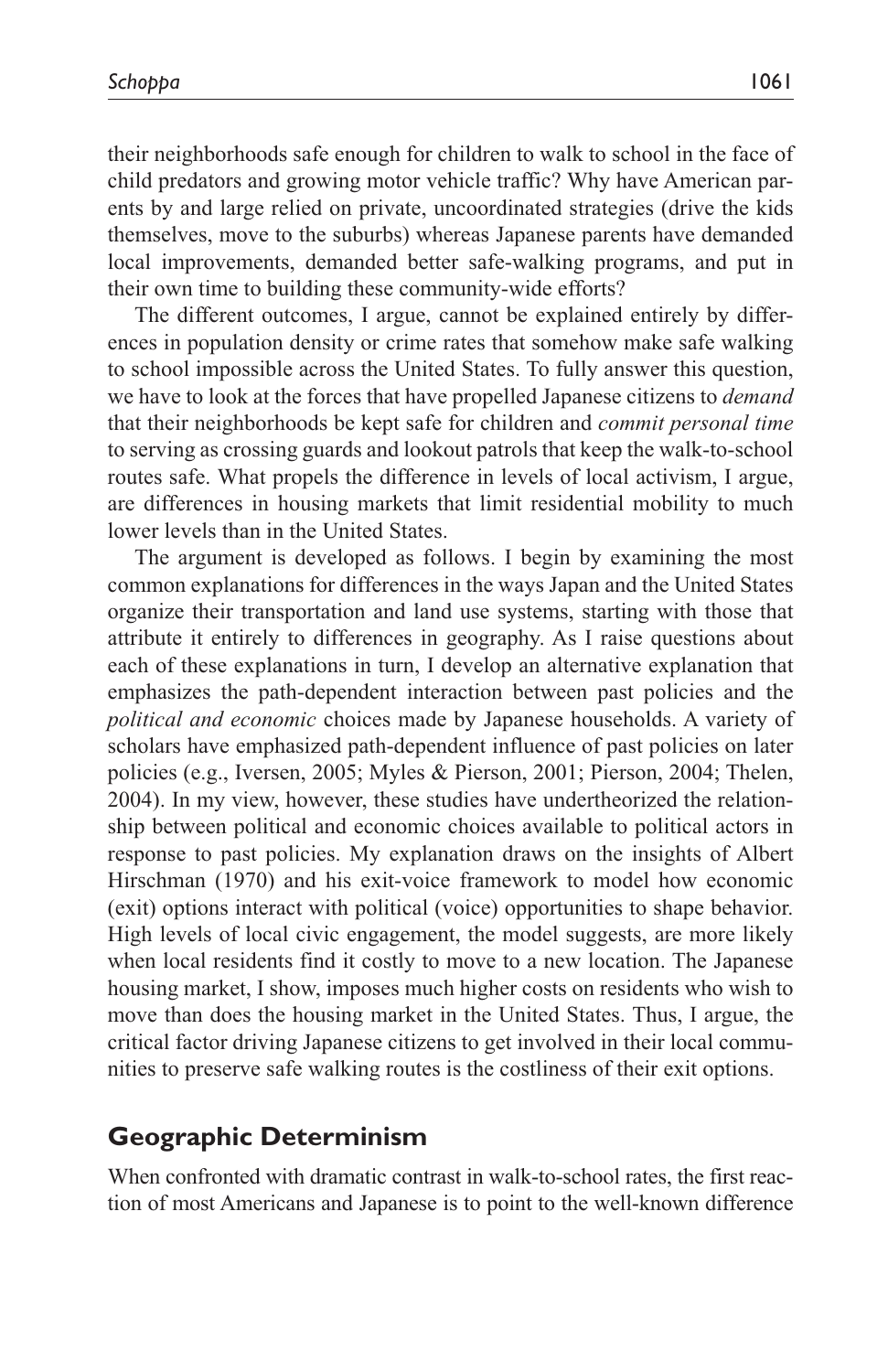in population density between the two countries. Japan has 127 million residents living in 364 thousand square kilometers, for a population density level of 336 persons per square kilometer. In contrast, the United States has 307 million residents living in 9.8 million square kilometers, for a population density level of 31.3 persons per square kilometer.<sup>5</sup> Since Japan is 10 times as densely populated as the United States, perhaps it is only natural that Americans faced with traffic and crime dangers have given up on keeping their communities safe for walking children and have instead turned to parental drop-offs and school buses to serve their widely dispersed population.

The problem with this argument is that it boils each country down to a single density figure when in fact different regions of each country differ greatly in their density. The need to consider this variation becomes clear if you examine the density levels of prefectures and counties in Japan and California. I chose California as a reference point because its total area is similar to Japan's and its counties are roughly the same size as Japanese prefectures. California's statewide population density of 84 persons per square kilometer is still much lower than the 336 persons per square kilometer in Japan, but at the county level some areas of the state are just as densely populated as Japanese cities. San Francisco County is more densely populated than Tokyo Prefecture. Orange County and Aichi Prefecture (Japan's fifth most densely populated prefecture) have similar levels of density. At the same time, parts of Japan are as sparsely populated as many California counties. Kumamoto and Okayama, for example, have population densities similar to San Diego and Santa Cruz Counties (see Table 1). What is striking about Japan's walk-to-school program is that it operates just as vibrantly in the less populated areas of Japan, like Kumamoto and Okayama, as it does in Tokyo. Even in relatively rural prefectures, virtually all elementary students walk to school. In contrast, studies of transportation-to-school patterns in California communities show that even when the sample is restricted to densely populated areas of Oakland, Berkeley, Albany, and Richmond with a grid network of streets, sidewalks, and flat topography, just 32% of children aged 10 to 14 walk or bike to school (McDonald, Deakin, & Aalborg, 2010). The geography of the two countries cannot by itself account for the differences we have observed.

Neither can a change over time in American residential patterns ("sprawl") account by itself for the drop in U.S. walk-to-school rates. Sprawl has put more school children further from school. The National Household Transportation Survey shows that the share of American school children living more than 2 miles from their home grew from 40% in 1969 to 60% today.<sup>6</sup> Yet even when the sample in both periods is limited to children living less than a mile from school, the number walking or biking has plummeted from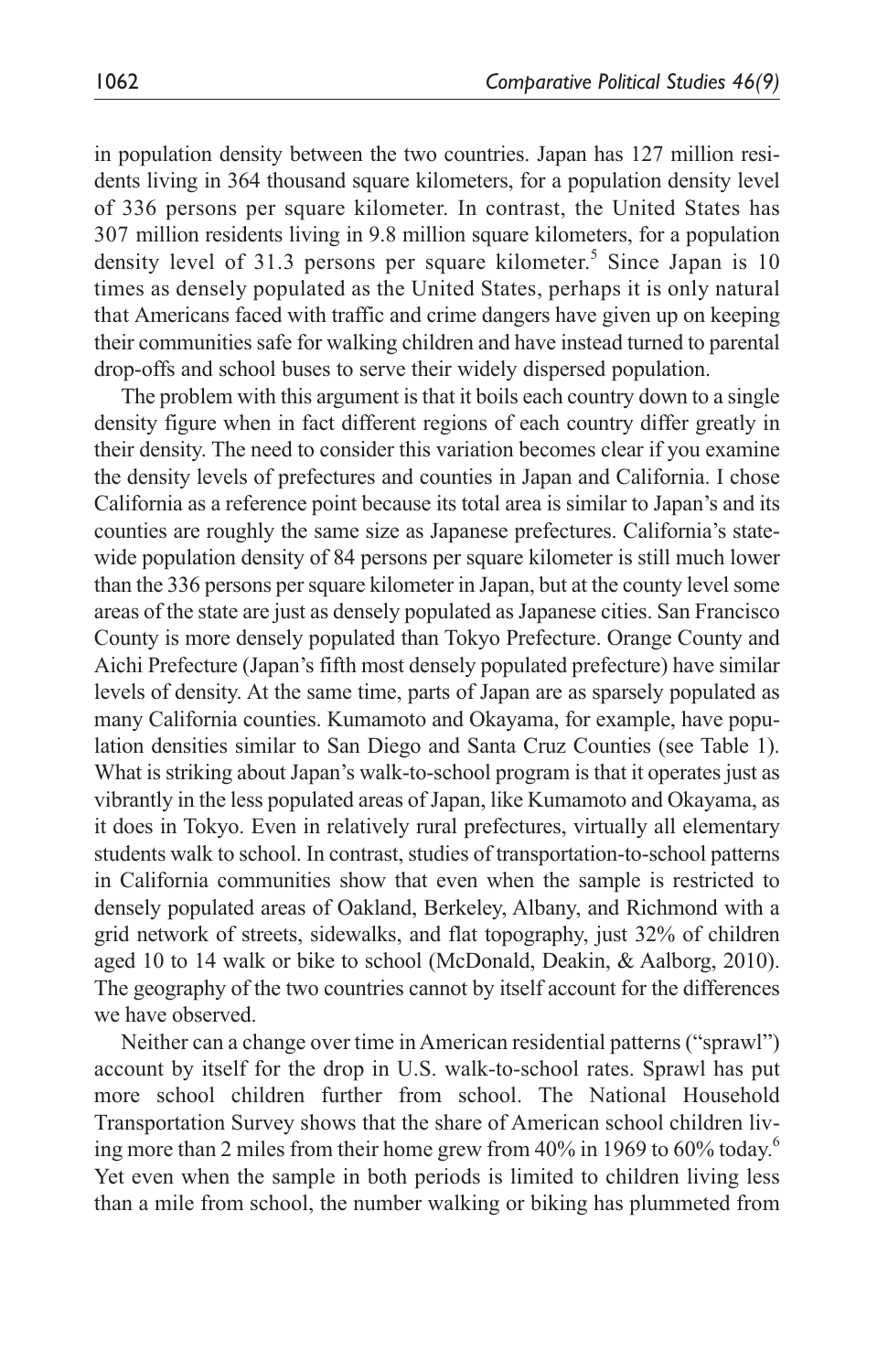|                         | Pop/ $km2$ | Japanese prefecture | Pop/ $km2$ |
|-------------------------|------------|---------------------|------------|
| California county       |            |                     |            |
| I. San Francisco County | 6,423      | I. Tokyo-to         | 5,788      |
| 2. Orange County        | 1.392      | 2. Osaka-fu         | 4,647      |
| 3. Los Angeles County   | 905        | 3. Kanagawa-ken     | 3,655      |
| 4. Alameda County       | 756        | 4. Saitama-ken      | 1,862      |
| 5. San Mateo County     | 608        | 5. Aichi-ken        | 1,415      |
| 6. Contra Costa County  | 509        | $(6-24$ omitted)    |            |
| 7. Santa Clara County   | 503        | 25. Okayama-ken     | 275        |
| 8. Sacramento County    | 489        | 26. Kumamoto-ken    | 248        |
| 9. San Diego County     | 259        | 27. Yamaguchi-ken   | 243        |
| 10. Santa Cruz County   | 222        | 28. Wakayama-ken    | 218        |

Table 1. Densities of Selected Japanese and Californian Localities.

Sources: Statistics Bureau, *Statistical Handbook of Japan 2008* (http://www.stat.go.jp/ english/data/handbook/pdf/ap\_1.pdf) and U.S. Census Bureau (http://factfinder.census. gov/servlet/GCTTable?\_bm=y&-geo\_id=04000US06&-\_box\_head\_nbr=GCT-PH1&-ds\_ name=DEC\_2000\_SF1\_U&-format=ST-2), both retrieved August 17, 2009.

close to 90% in 1969 to just 35% in 2009.<sup>7</sup> So it is not just recent sprawl but also the failure of communities to address concerns about traffic safety and crime that have led parents to deliver their children to the schoolhouse door in person or rely on school buses.

# **The Timing of Urbanization**

Scholars who study land use and transportation patterns in localities around the world have established that a great deal of the variation can be attributed to the *timing* of population growth and urbanization.<sup>8</sup> Cities that took shape when walking and horse-powered transportation were the only options continue to be much more densely populated today and tend to rely much more on transportation modes other than the automobile. Those that grew rapidly during the railroad boom, around 1900, are more spread out but tend to be well served even today by public transportation. In contrast, areas that grew rapidly after the automobile became widely available are the most likely to be auto dependent and poorly served by alternative modes today. This explanation, according to Pietro Nivola (1999), accounts for much of the difference in land use and transportation patterns between the United States and Europe. Between 1950 and 1996, the U.S. population grew by 74%, whereas those of Germany and Italy grew by about 20% and the U.K. population by just 14%. The fact that these European countries grew so little in the postwar period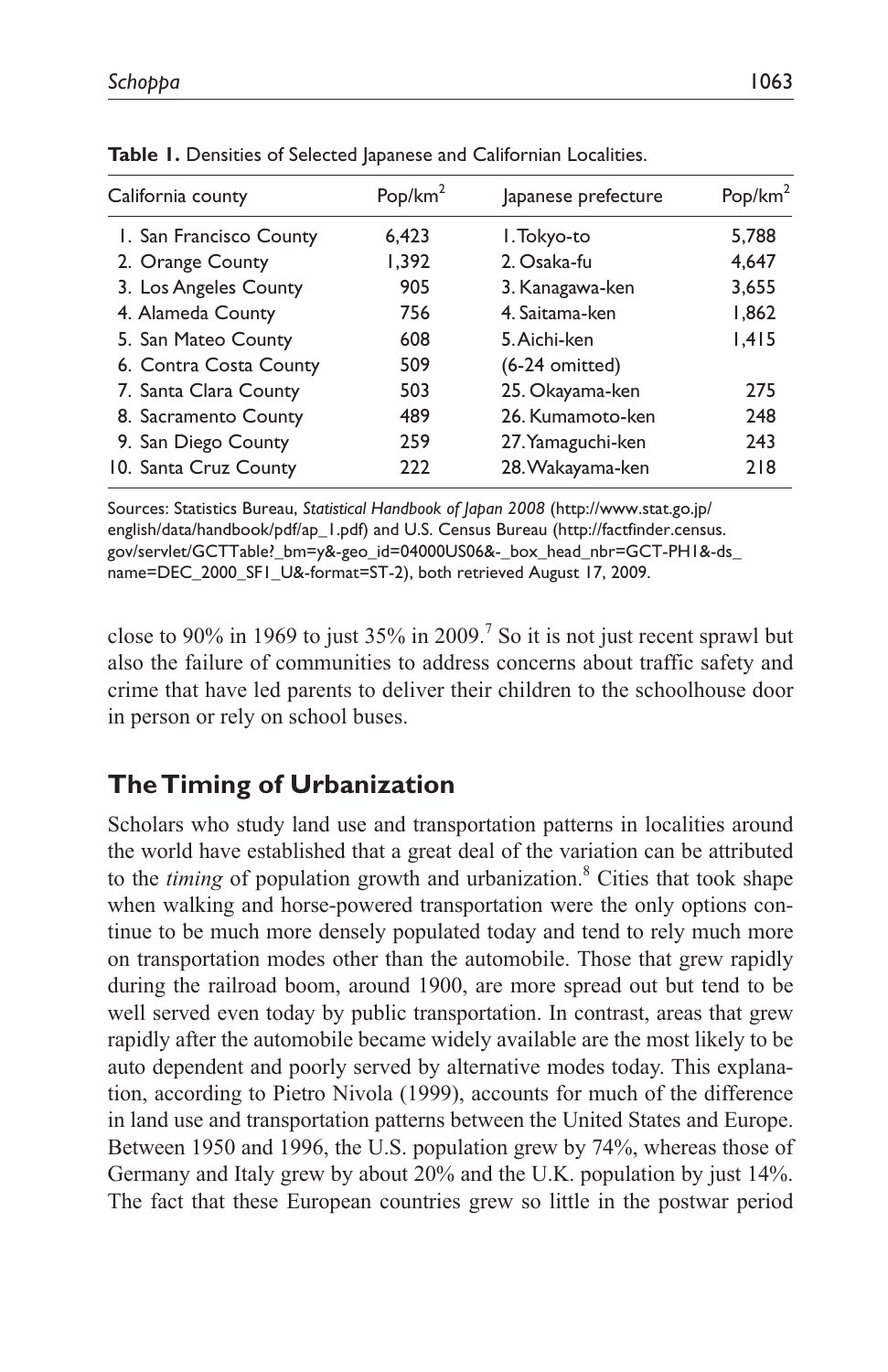allowed their populations to find housing mostly in areas settled before the age of the automobile. In contrast, the need to find new homes for an exploding population prompted Americans to carve out new suburban territories that were naturally designed around the availability of the automobile.

While Japan is often better compared with European nations because of the timing of its industrial development and other similarities, it is striking that on this dimension, Japan more closely resembles the United States. Over the 1950 to 1996 period, its population grew by 40%—twice as fast as the major European nations. This was also a period in which Japanese surged out of the countryside into the cities to find employment in the booming industrial sector. As a result, Japanese (like Americans) were forced to carve out new suburban territories to accommodate all of these newcomers during a period in which citizens in Japan too were purchasing their own family vehicles. Japan developed one of the world's leading automobile industries, and domestic sales boomed during the 1960s and 1970s. By 1970, most Japanese with children had an automobile.

It is this similarity that prompted me to compare Japan's policies in this issue area with those of the United States, despite the fact that the two countries have many other differences. The similar timing of their suburbanization experiences makes it all the more puzzling how Japanese communities were able to create and maintain environments where children could walk to school, even in new suburban areas where families relied on the automobile for other errands. The explanation for their divergence in this policy areas must lie somewhere else.

### **Crime**

Americans' eagerness to spread out into the suburbs and rely on automobiles is often explained by the country's high crime rate (Nivola, 1999). In 2006, there were 17,030 murders in the United States and just 1,307 in Japan. The murder rate was 5.7 per 100,000 in the United States, compared to just 1.03 in Japan.<sup>9</sup> The gap was even larger in the period from 1970 to the mid-1990s, when the U.S. murder rate was in the 8 to 10 range and Japan's was close to 1. Could this large difference in crime rates explain why Americans have pulled their children off the road even as Japanese have put energy into maintaining a walk-to-school system?

The cases mentioned at the start of this article make it clear that crime is certainly a factor affecting parent choices in this realm. It is no coincidence that the walk-to-school rate in the United States began dropping sharply in the 1970s through the 1990s, when the media featured a series of sensational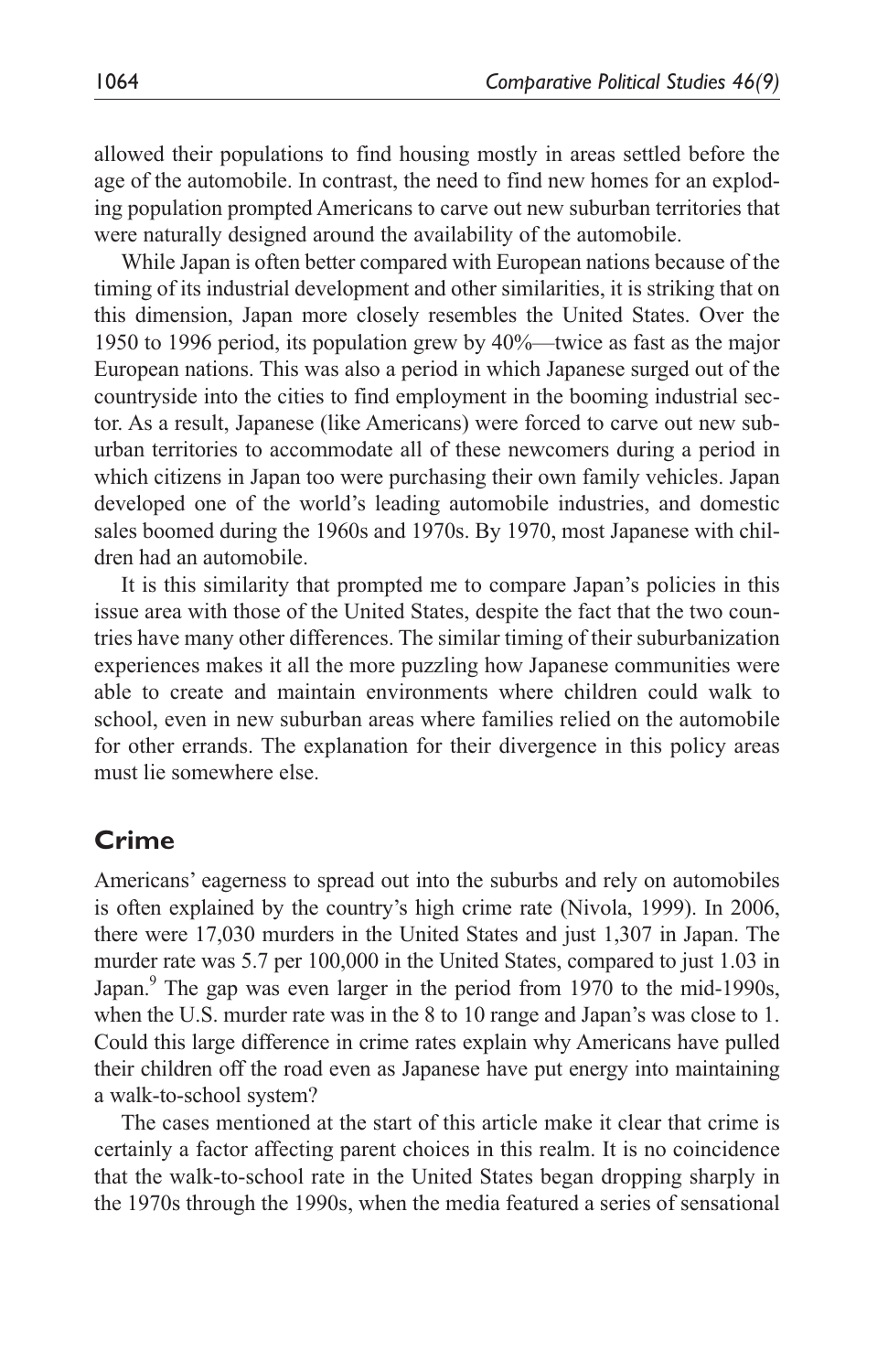stories about child abductions, starting with the case of Adam Walsh. For years, that case remained unsolved, keeping it alive in the public sphere especially after Adam's father, John Walsh, became the host of *America's Most Wanted*, a television show focused on unsolved crimes.<sup>10</sup> Other cases that became household names during this period include Polly Klaas, Danielle van Dam, and Elizabeth Smart (Shutt, Miller, Schreck, & Brown, 2004). Adding to public anxiety was the announcement by researchers who did some of the early studies on child abduction that the nation was experiencing an "epidemic" of this type of crime, with annual cases of child abductions estimated to total up to 600,000 (Shutt et al., 2004). Milk cartons brought the "epidemic" home to families in the United States by featuring an everchanging series of faces of missing children, including Adam's.

American community activists attempting to promote higher rates of walking to school under the banner of "Safe Routes to School" confirm that cases such as those listed above have led parents to choose buses or drive and drop-offs as the preferred mode of delivering their children to school. The survey of parents in the Oakland and Berkeley areas mentioned above (McDonald & Aalborg, 2009) found that "stranger danger" was cited as a reason by 31% of parents of children living less than 2 miles from school who drove their children to school rather than allowing them to walk. A larger proportion (75%) listed the greater "convenience" of the drop-off option, but the authors note that the inconvenience of walking was in part a product of the parents' feeling that (for safety reasons) they had to accompany their children on their walks to school. As a result, it was quite inconvenient for them to then double back to drive to work.

So have we solved our puzzle? Not quite. As in the case of population density, national figures for crime obscure a great deal of local variation. It was noted above that the murder rate in the United States in 2006 was 5.7, more than 5 times the rate in Japan of 1.03. A quick look at Table 2 shows, however, that there are some states in the United States where the murder rate is not too different from Japan's. What is true at the state level is even truer at the level of specific towns or neighborhoods. There are many neighborhoods in the United States where there has not been a single murder in many years. Likewise, there are neighborhoods in Japan that have more murders than some of these American localities. Despite this local variation in crime rates, walk-to-school rates in the United States are consistently low, even in low-crime areas, while walking rates are close to 100% in Japan, even in high-crime areas.

This point can be made even more directly for the more specific crime of child abduction and murder. First, it turns out that the early estimates of an "epidemic" of child abduction in the United States were wildly off the mark.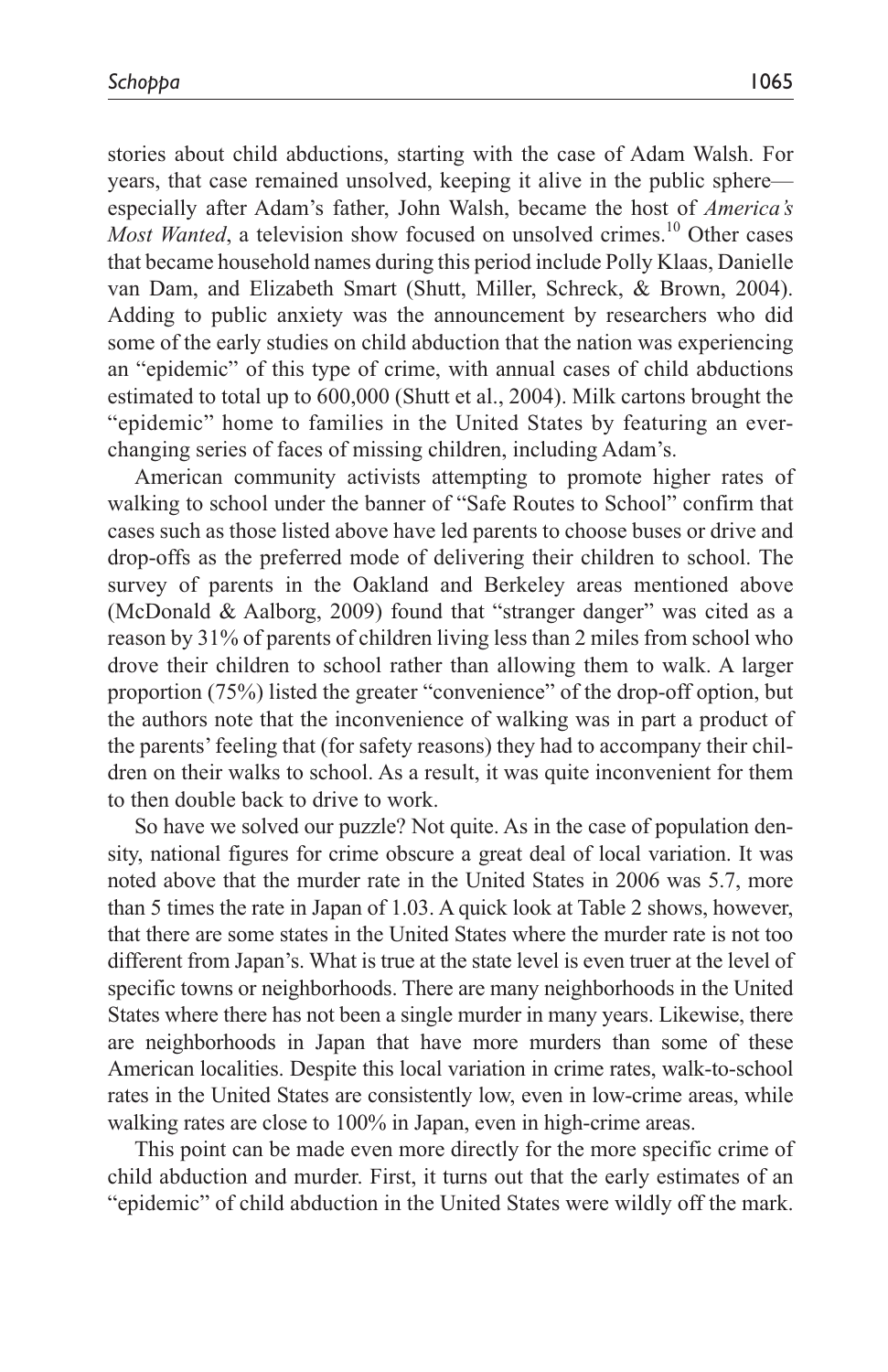| Connecticut   | 3.0              |
|---------------|------------------|
| Maine         | 2.0              |
| Massachusetts | 2.7              |
| New Hampshire | 0.9              |
| Rhode Island  | 3.0              |
| Vermont       | $\overline{1.3}$ |
|               |                  |

**Table 2.** Murder Rates in New England, 2009.

Source: U.S. Department of Justice data reported by the U.S. Census Bureau, http://www. census.gov/compendia/statab/2012/tables/12s0308.pdf (retrieved October 1, 2012).

They conflated cases in which children had been taken by noncustodial parents in divorce disputes and other cases where the child was taken by a family member with cases of abduction by strangers. The most comprehensive recent study in the United States, published in 2002 based on 1997–1999 data, found that of 58,200 cases of nonfamily child abduction, there were just 115 "stereotypical stranger abductions" in which children were taken by strangers or slight acquaintances, kept overnight, killed, transported 50 miles or more, and ransomed or kept with the intension of permanence (Shutt et al., 2004). Of these, 40 resulted in death. With such small numbers of cases a year, there are many communities that have never been touched by crime of this kind. And yet Americans have pulled their children off the streets across the United States, even in the safest jurisdictions.

What the American pattern suggests is that it is *perceptions* of danger to children, more than local crime rates, that have driven so many parents to pull their children off the street.<sup>11</sup> Japan has had more than enough crime cases involving children to generate similar anxiety. In 2007, children were victims of abduction in 82 cases, indecent assault in 907 cases, indecent exposure in 73 cases, and murder in 82 cases.<sup>12</sup> The most notorious of the child abduction cases in recent years were the two 2005 cases mentioned at the start of the article, in which 7-year-old girls were killed after being abducted by strangers while walking home from school. In the first case, 7-year-old Kinoshita Airi was found dead in a cardboard box shortly after leaving school in Hiroshima on November 22. Her school bag became an important item of evidence after it was discovered carefully packaged for disposal by the killer, who had attempted to have it picked up for incineration.<sup>13</sup> On November 30, a man of Peruvian-Japanese decent was taken into custody on suspicion of murdering Airi. The very next day, 7-year-old Yoshida Yuki was reported missing after she failed to come home after leaving school in a rural area of Tochigi Prefecture. Less than 24 hours later, her naked body was found on a mountainside in the adjoining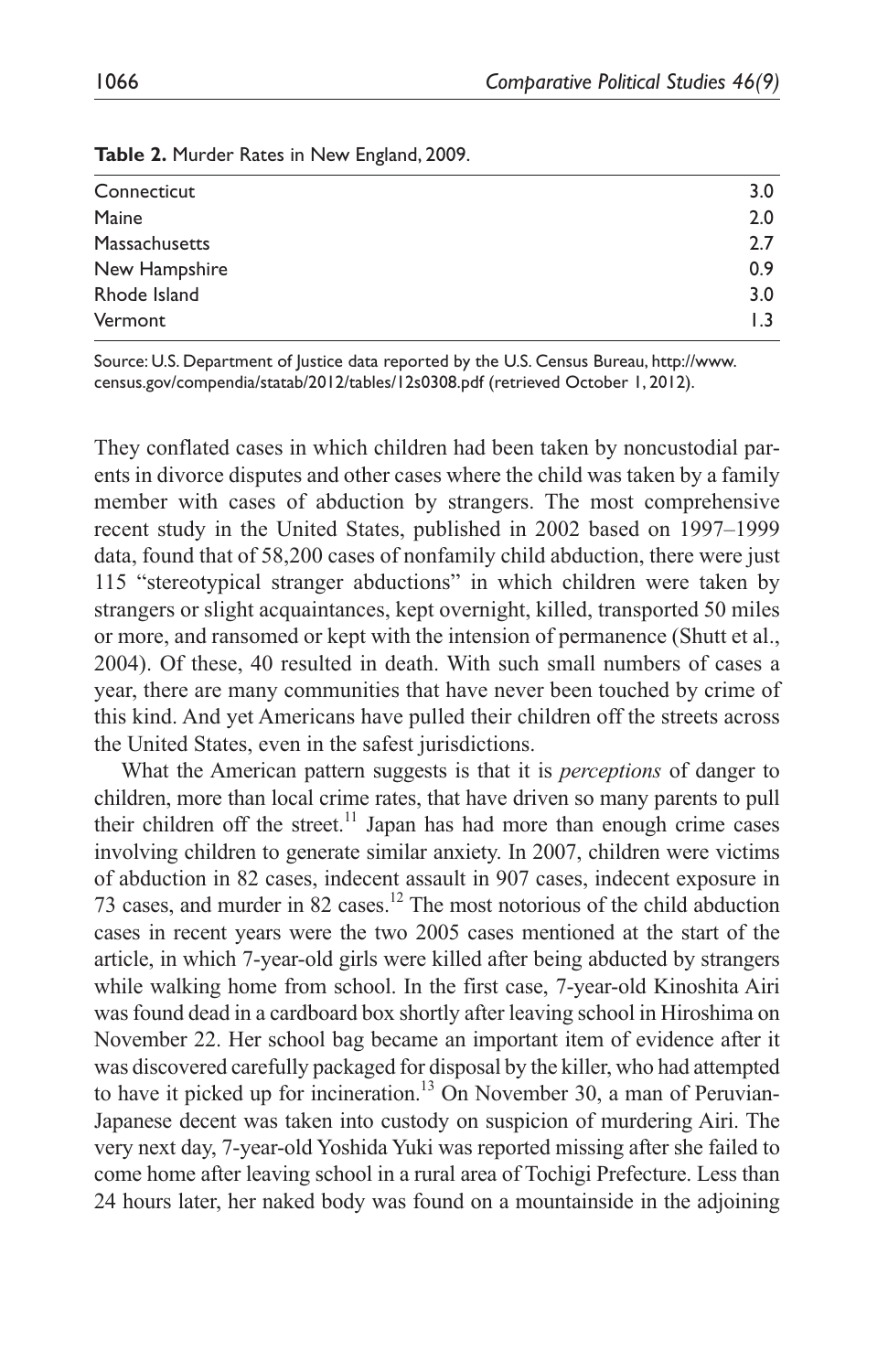prefecture where the killer was believed to have taken the girl after snatching her in his van.<sup>14</sup> Despite the fact that a security camera captured the image of what was believed to be the suspect's van, her murderer has not yet been apprehended.

Needless to say, these two cases attracted the full attention of the Japanese media, with television stations running lengthy coverage and the weekly tabloids featuring the story in large spreads. The *Yomiuri Weekly* featured coverage that focused on how the cases revealed dangers in the two girls' routes to school. Yuki had a daily walk to school of about two kilometers, which took her through forested areas in which houses were often quite widely spaced. She walked the first part of the way home from school with two friends, but at a certain point, she broke off to take the final leg alone. It was on this leg that she was abducted. The rest of the article reported on the many dangers that lurk on a typical child's route to school and consulted with experts about how best to keep children safe in these situations.<sup>15</sup>

The Japanese public certainly responded to these incidents.<sup>16</sup> Like American parents, they wanted their children to be safe on their way to and from school. What is striking, however, is how the Japanese response took such a different form from the American response to similar incidents. Instead of pulling children off the streets and putting them onto school buses or insisting on delivering children to and from school by private vehicle, Japanese parents demanded that their local PTA and school, as well as the national authorities, do everything in their power to keep the walking routes to school safe for their children. The Japanese weekly *AERA*, reporting just 2 weeks after the two incidents, found a high level of activism across the country.17 A PTA leader at a school in Saitama City reported that her school was stepping up a program that called on 20 assigned volunteers from her group to report to duty stations near their homes each day 15 minutes before walk-to-school time to greet all children with a vigorous "good morning" and keep their eyes on the street. Other efforts to increase the numbers of eyes on street, *AERA* reported, included bicycle patrols in the afternoons, greater use of police car patrols, and the "wan wan patrols" mentioned above.

Many localities turned to greater use of technology. *AERA* found one school that was using email lists to notify groups of parents who subscribed to the service of the exact time their children had left the school. That would allow parents to meet the children partway, if they wished, by anticipating when they would arrive (which can vary greatly in the afternoon, when children go home at different times depending on club activities). Other localities installed security cameras on vending machines along walking routes. Several schools made plans to install digital tracking devices into the children's school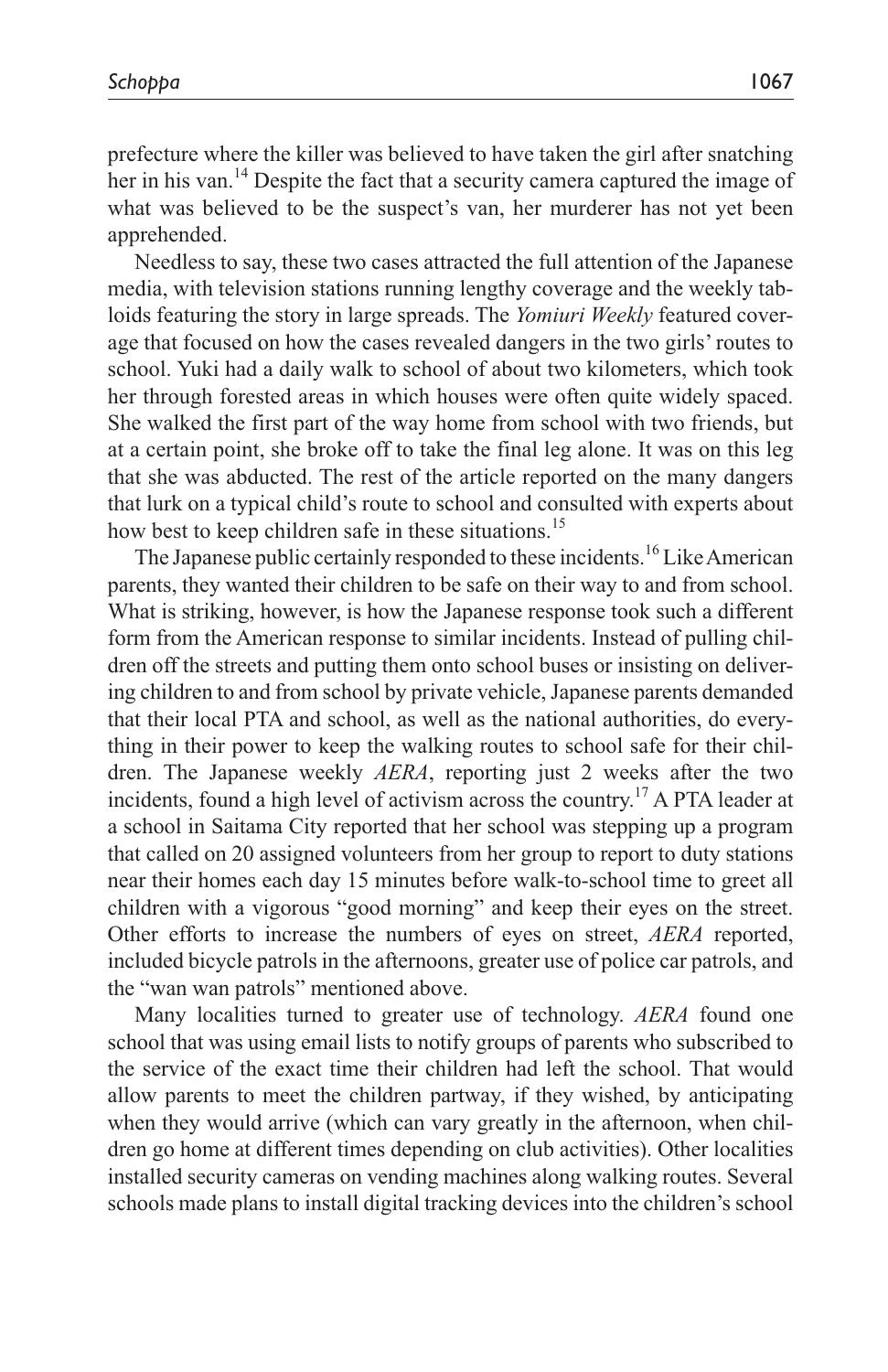bags that were designed so that an email message would automatically be sent to parents once their child walked through the school gates on the way home.

Many of these activities were already under way before the two incidents in 2005, but reporting of this kind and the efforts of the Ministry of Education (MEXT) helped spread programs like this across the country quite quickly. MEXT helped this process along by calling on schools to take additional measures to protect children on their way to and from school, identifying ways in which they could do so, and offering limited financial assistance with sums sufficient to buy sashes, for example, to identify volunteers in the "wan wan patrols." MEXT also called on the public to volunteer and assist schools that were seeking to do more, prompting approximately 80,000 individuals to step forward to help. Many of them joined local *hachi-san undō*, movements to get residents to step outside at around 8:00 in the morning and 3:00 in the afternoon to check on the kids walking to and from school.<sup>18</sup> In these ways, communities got through the panic by reinforcing, rather than abandoning, the walk-to-school programs that were in place. According to a MEXT official I spoke to, a few communities (including the rural town where Yuki was abducted) were interested in introducing school buses, but only a few took this step.<sup>19</sup> *AERA* considered it newsworthy when one school in Niigata ordered nine school buses, not for the purpose of transporting students over long distances but to keep children on rural roads safer.<sup>20</sup>

## **A Strong State?**

The involvement of the MEXT in coordinating the response to the child abduction incidents points to another possible explanation for the different response by parents to crime and traffic dangers in Japan and the United States. Perhaps the difference simply reflects the greater strength of the Japanese state: its ability to direct society's energies toward goals it sets, or at least shares. The argument that Japan has a strong state has a long and rich pedigree (C. Johnson, 1982; Tilton, 1996; Vogel, 1996). Perhaps most relevant to the type of policy discussed here is the more nuanced work of Sheldon Garon (1997), who recognizes how the state's goals are shaped by societal input but nevertheless credits the state with an important role in reinforcing social norms that govern "everyday life" of Japanese citizens, encouraging them to work hard, save, eat well, and abide by high standards of public morality. If Garon is right, the persistence of walk-to-school patterns in Japan might simply be a result of the state's success in guiding social behavior in the name of public health and order. Robert Pekkanen's (2006) study of neighborhood associations takes a similar tack, arguing that these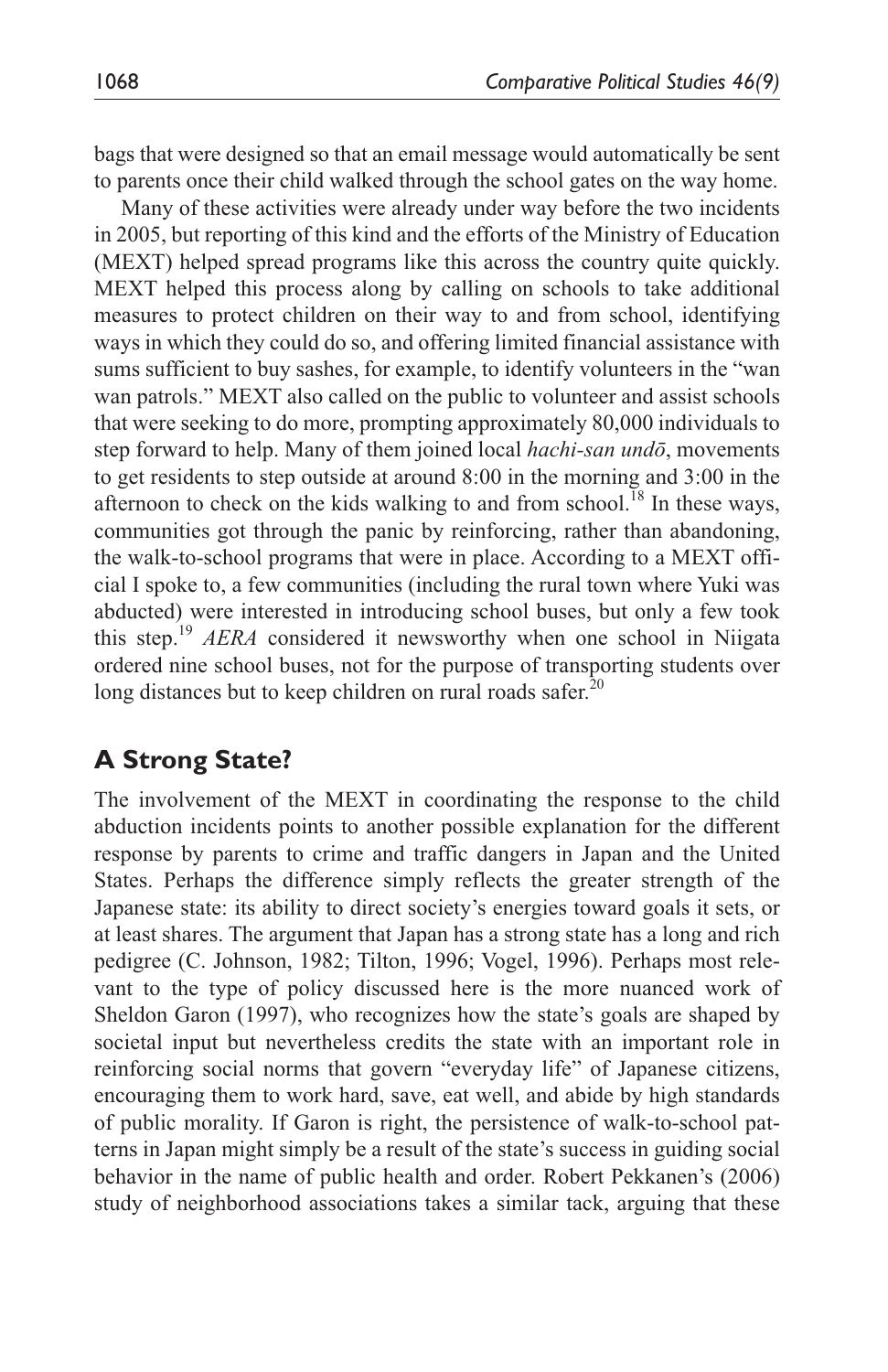groups have remained a powerful and active force in Japan largely because the Japanese state and local governments have found them useful and have given them financial support.

In all of these realms, the American state is widely described as pluralistic and weak. Instead of using social groups such as the neighborhood associations to achieve its own ends, it tends to be captured and manipulated by the groups with the most organizational clout and money (Dahl, 1961; Heinz, Laumann, Nelson, & Salisbury, 1993). If this line of argument is correct, schools and communities in the United States may have given up on walk-toschool support because they were captured by powerful interests that wanted life in the United States to revolve around use of the automobile. There is certainly evidence that the auto lobby pushed and paid local governments across the country to tear out streetcar tracks to make way for buses and cars. It is also possible that local governments in the United States are simply responding to parental demands that they be allowed to drive their children to school (or that school buses be made available) to keep them safe.

In my view, the state's role in each country is important, but it cannot be the sole explanation. Families in both the United States and Japan put the health and safety of their children at the very top of their concerns. It is difficult to believe that the two states (one out of its own sense of national goals and the other because it was captured by the auto lobby or parents) could push policy in such opposite directions entirely on their own. Where did the Japanese state's goals come from, and how exactly does it force society to follow its leads in an area like this that is central to parental anxiety? And why do American parents seem to demand policies that are so different from those of Japanese parents? These questions are motivated not only by my specific doubts about the strong state–weak state thesis in this particular case but also by the work of many scholars who—in response to the work of Johnson and others—have demonstrated that the Japanese state is *not* as strong as we thought. In many areas of economic policy, it does what powerful interest groups want it to do, even if this calls for the support of inefficient industries (Uriu, 1996). In recent work, Rosenbluth and Thies (2010) and Estevez-Abe (2008) argue that social and economic policy in Japan consistently reflects the demands of society expressed through the electoral system. Kent Calder (1988), in his work on city planning in Japan, argues that the postwar Japanese state has been particularly weak in this area. Finally, Andre Sorensen (2002) comes to the same conclusion, writing,

The formal urban planning system has played only a minor role in the creation and maintenance of these inner city urban areas. They have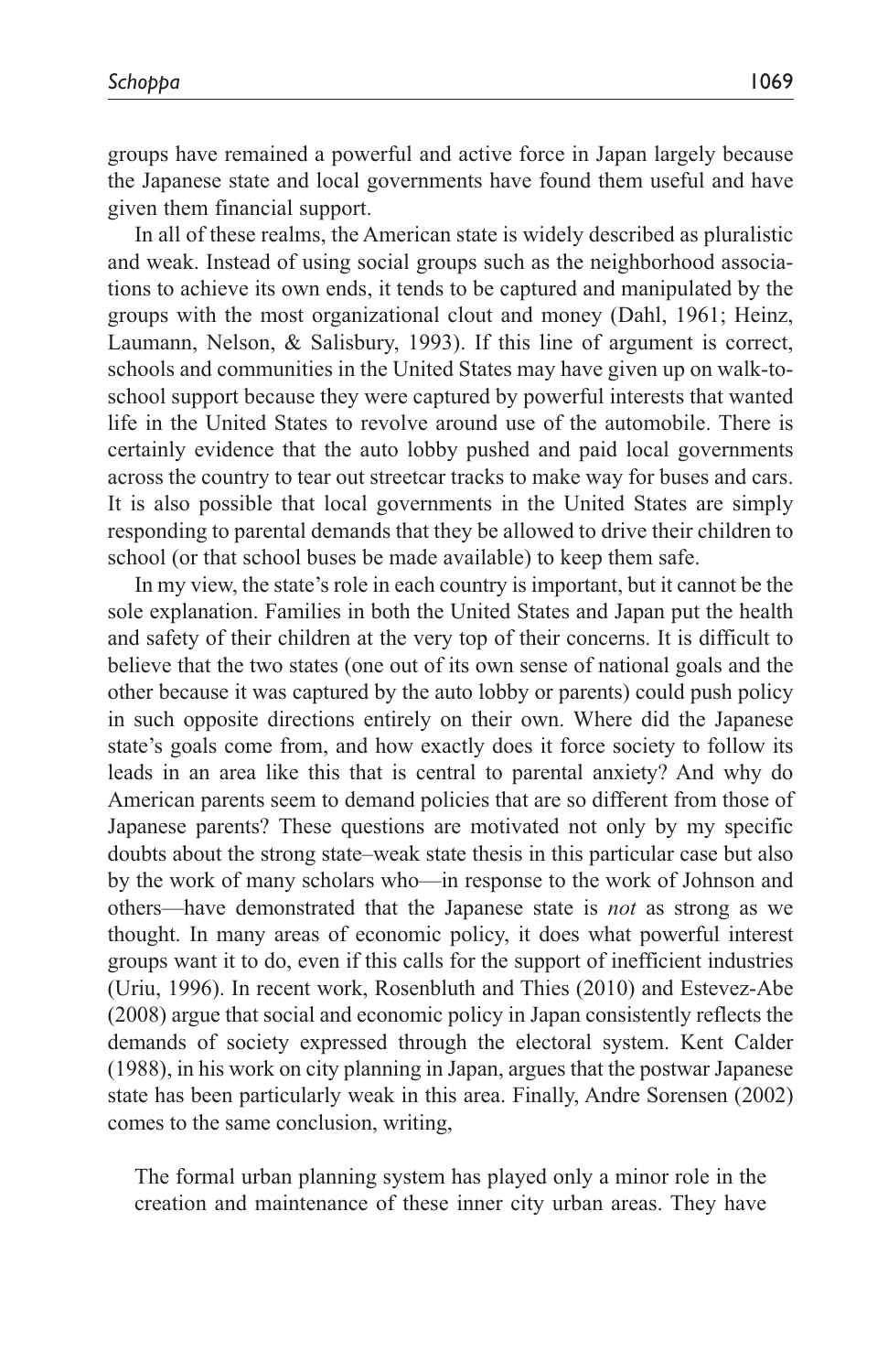instead been shaped by the legacy of the pre-modern street layouts, and by unplanned urbanization in the modern period, and are a product of enduring social structures and housing preferences. (p. 4)

# **Structures Governing the Costs of Exit and Voice**

What we need to better understand how states interact with society to shape policy in an issue area like this is a better model of how individuals (parents in this case) evaluate their options and act. Most work in the field of political science has focused on the structures that shape individual choices in the *political* arena. Thus, Estevez-Abe, Rosenbluth, and Thies, for example, focus on how the pre-1996 Japanese electoral system empowered producer interests and disempowered those who were less organized (taxpayers, consumers). They then describe how the new electoral system adopted in 1996 and other institutional changes have empowered Japanese political leaders to respond more to the "median voter," thereby increasing the power of consumer and taxpayer interests in ways that have shifted policy outcomes. Similarly, a great deal of scholarship on the United States has focused on institutional features that empower special interest groups.

Although these models of the political marketplace certainly identify an important part of the structure shaping public policy, they do not get us very far toward explaining why Japanese and American parents have mobilized and acted in such different ways in response to worries about child abduction and traffic danger. Perhaps U.S. policy supported automotive modes for getting children to school because of the way American institutions empower automobile interests, but Japan's institutions have also empowered producer interests (like autos), so that does not seem to get us very far. The old Japanese electoral system encouraged politicians to compete for votes by lining up construction projects for the home district, so maybe that is why local governments there had an easy time finding the money to improve sidewalks and build bike paths. But then the U.S. system too has been known to encourage pork barrel politics. Political institutions do not tell us much about what kind of public works were emphasized in the two countries.

Instead of limiting our attention to the political marketplace to explain policy outcomes in this case, we need to look at the structures affecting the opportunities actors have in the *uncoordinated economic marketplace*, the opportunities they have to "exit." If parents become worried that children walking to school risk getting hurt, they sometimes have options they can take on their own—instead of mobilizing in the political arena to force local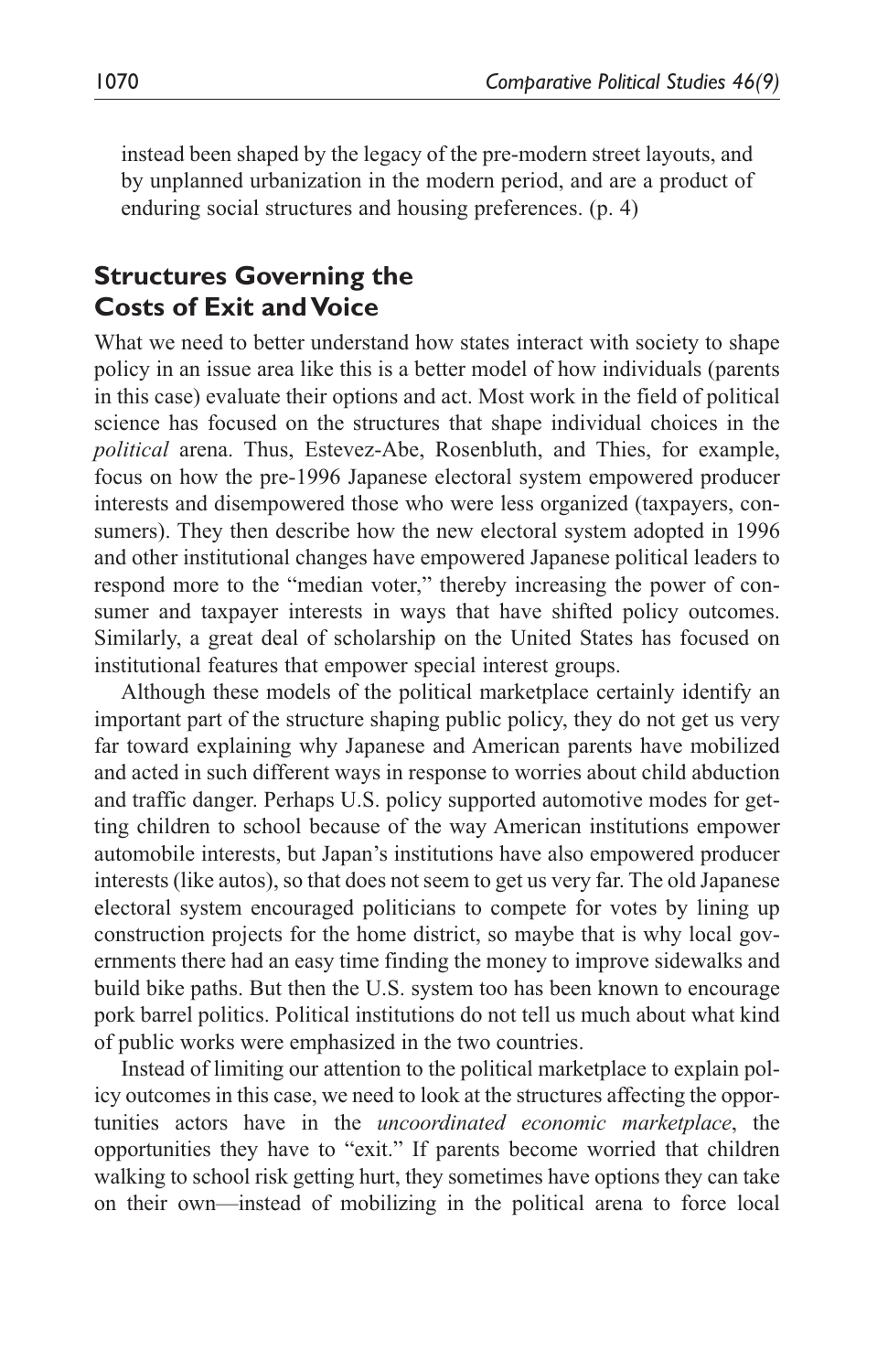governments and local schools to make the streets safer. If school buses are already available, they can simply choose to put their child on a school bus. If they have a car and the school allows drop-offs, they can drive their child to school. If the school seems unsafe, they can move their child to private school and drive them there. And if the entire community seems unsafe and they can afford to move without financial hardship, they can simply relocate to someplace better. How and when parents mobilize to seek school or local government solutions, I propose, depends very much on whether these "exit" options are available and attractive.

So what do we know about how the economic marketplace affects politics in this area? The most influential strand of the literature argues that markets that make "exit" easy produce the best policy. Thus, Tiebout (1956) and his followers argue that local expenditure will be optimal (taxes and spending will most closely match the desires of residents in all parts of a metropolis) if residents have many choices about where to live and can move between them at no cost. According to his model, local officials learn what public services residents are willing to pay taxes for by watching them "vote with their feet." With a "free" residential marketplace of this kind, residents will get exactly what they want from local government and no more. If this way of modeling the impact of economic markets on local policy is correct, we should see local governments responding most efficiently to citizen wishes in places where residential markets are highly mobile and citizens have other cheap exit options. Tiebout's model predicts that structures raising the cost of moving result in suboptimal outcomes since they reduce the ability of residents to "vote with their feet."

We get quite different predictions about the effects of rising exit costs, however, from the work of Hirschman (1970). In his view, individuals frustrated with the status quo frequently have a choice between a "voice" strategy (mobilize through the PTA to improve the schools) and an "exit" strategy (move your child into private school). He pointed out that both of these mechanisms hold the potential to bring about improved performance, but that neither can be assumed to work efficiently under all conditions because organizations specialize in whether they are attuned to exit or voice and because exit and voice are related to each other in "hydraulic" fashion: "deterioration generates the pressure of discontent, which will be channeled into voice or exit; the more pressure escapes through exit, the less is available to foment voice" (Hirschman, 1993). What this means is that when parents who are frustrated with the quality of their school system respond by moving their children into private school, this tends to make them less involved in groups calling on the schools to try harder. The availability of exit options draws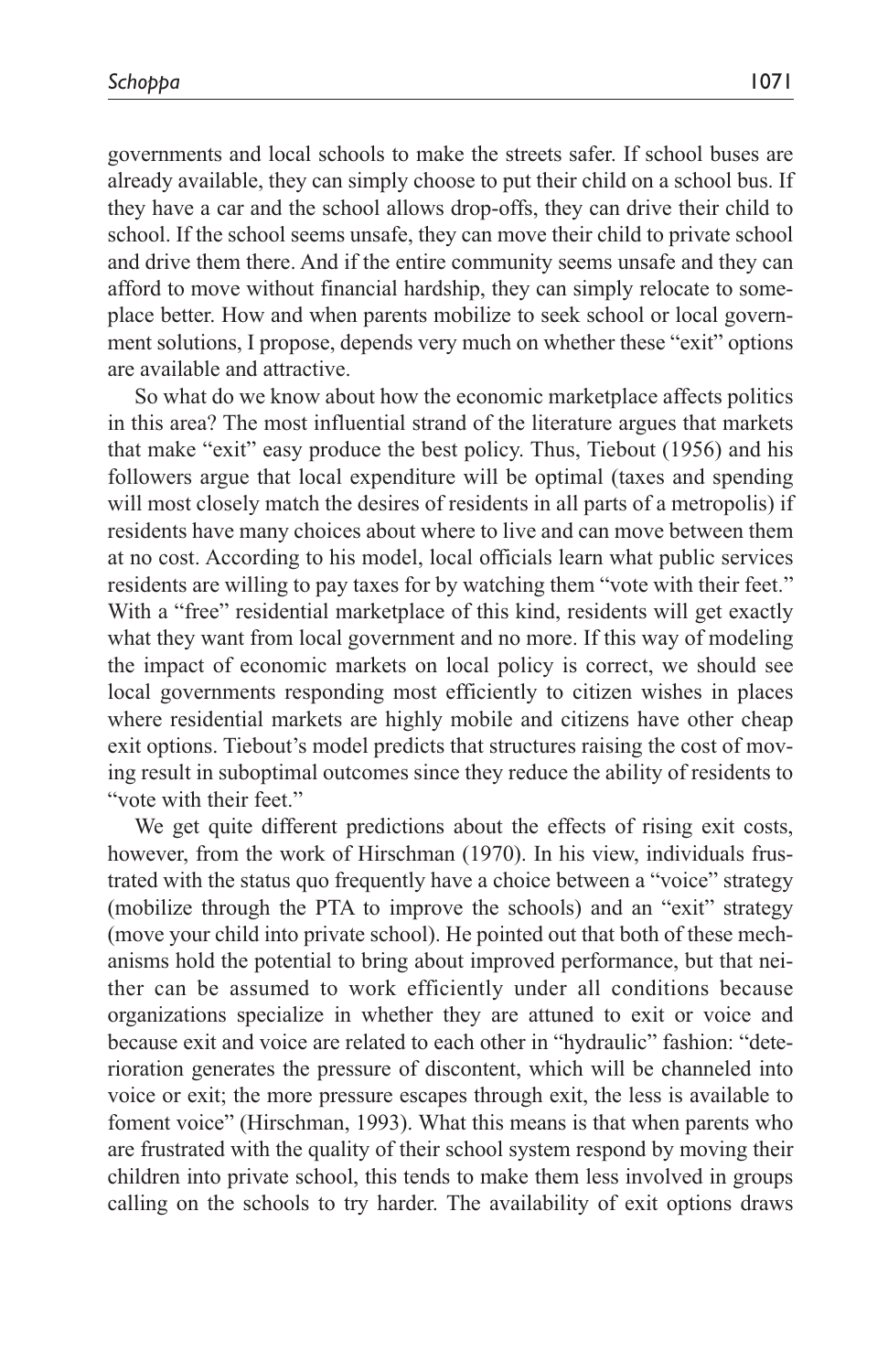those most concerned about the decline in the quality out of the political process. Since state schools have traditionally been structured to respond more to this political process than to enrollment trends, this hydraulic effect of exit on voice has a deleterious effect on the ability of the school system to recognize what is going wrong and respond. In the worst cases, the quality of education may simply spiral downward.

Although Hirschman does not offer a formal model demonstrating exactly how exit and voice are likely to interact, his logic (and the stylized example of the school system presented here) suggests that the key variable affecting the quality of a state's response to exit trends is the *cost of exit* relative to the costs of exercising voice.<sup>21</sup> The reason school systems have particular difficulty maintaining their responsiveness to concerns about the quality of education is because it is *moderately costly* to take children out of public education and put them into private school. The price of private school is within reach of many families but is not so cheap as to enable mass defections when the quality of education first begins to fall. The cost is low enough to drain away the families that are most sensitive to educational quality (causing the voice mechanism to work poorly) but too high to allow the large and rapid outflow of children that would get the attention of school officials who are not accustomed to worrying about enrollment declines.

Advocates of a voucher system—building on logic similar to Tiebout's have long pointed to this problem and argued that school systems would work better if all parents were able to move their children out of failing schools for free or at subsidized rates (Chubb & Moe, 1990). Lowering the cost of exit in this way would allow market forces to go to work and force school managers to respond before they lost all of their pupils. Hirschman's logic suggests that the performance of public schools would also improve if parents were given *no choice* over where to send their children. With "no way out" (exit costs so high that exit is impossible), parents would have a strong incentive to voice concerns over declining quality, organize petition drives, attend PTA meetings, and volunteer in the school until results improved.

Hirschman's logic thus suggests a U-shaped relationship between the cost of exit—for example, through residential mobility—and the local response. Communities will respond quite effectively to citizen concerns where the cost of moving is so low that people move all the time, or make use of other cheap exit options. But the response will be just as effective at the other extreme, where residents have no way out and citizens consequently raise their voices and lend their energies to making sure that their concerns are addressed. We can expect the worst outcomes when exit costs are at a moderate level, too high to allow the volume of exit (or threats of exit) that will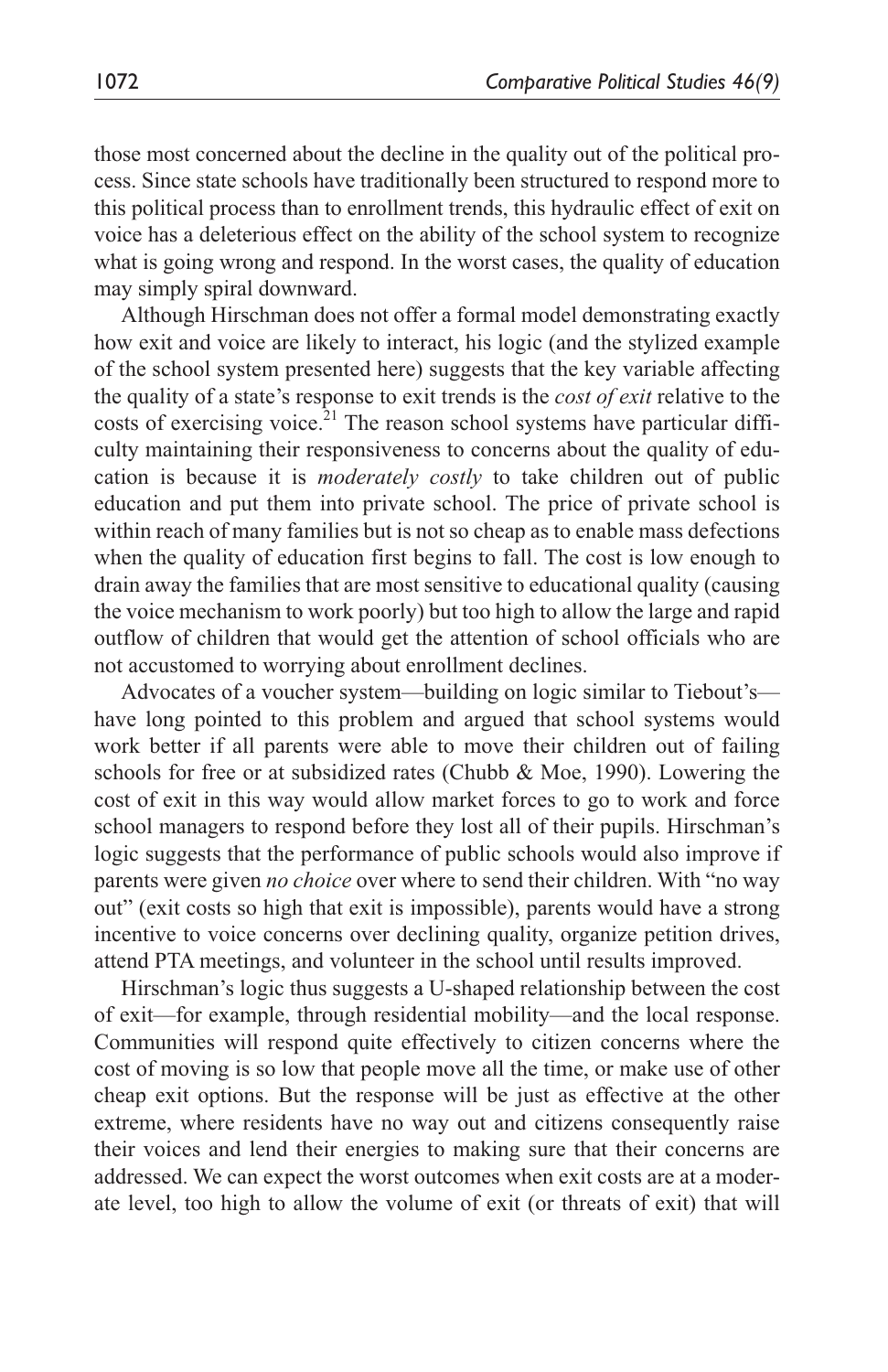propel a market-driven response but too low to drive frustrated individuals to overcome barriers to collective action and mobilize in the political arena.

## **Exit Opportunities Along the Walk to School**

When neighborhoods decline in the United States, whether the issue is worries about the safety of children on their way to school or some other concern, the first reaction of many residents is to think about moving away. The *Washington Post* found such sentiments expressed by a real estate blogger in Waldorf, Maryland, which had seen a spike in the murder rate. Waldorf is on what used to be considered the southeastern fringe of the Washington suburbs. It was settled by residents who fled crime in the inner suburbs of Prince George's County, which in turn had been settled by residents escaping from crime in the District of Columbia. The blogger's response, "It's time to move further south."22

These sentiments have contributed to a rate of residential mobility that is much higher in the United States than in most industrialized nations. In 2000, 10.3% of American homeowners had moved in the past 15 months. Renters moved even more frequently:  $38.8\%$  had moved within that period.<sup>23</sup> For the full population, including owners and renters, the proportion of Americans who moved over the past 5 years was  $48.7\%$ .<sup>24</sup> It is not unusual for Americans to live in many different homes between their departure from their parents' home and their death: multiple rental apartments when single; a purchased townhome after marrying; a single-family "starter" home while the children are younger than school age; a larger home in a good school district while the kids are in school; a new "dream home" when the kids are teenagers; another home when employment opportunities force a relocation; and then, after retirement, a single-level condo where the couple can age in place.

Facilitating this lifestyle is a residential marketplace that makes moving quite cheap. Rental contracts typically provide for a one-year lease and charge only one month's security deposit. After this one-year period, a resident can usually move from one apartment into another without financial loss. Moving between owned homes is also cheap relative to the costs of selling and buying residential property in other societies. Ample financing is available for the purchase of existing, as well as new, homes. Down payments need to cover only 20% of the value of the land and home (less during the housing bubble). Homes generally appreciate in value (except in the aftermath of the bubble), so many Americans have found that they can trade in a smaller, older home for a newer, bigger home, over the course of their lives, without significant financial loss. In fact, many consider "moving up" the housing ladder a strategy for building wealth. Even those with stagnant incomes have been able to trade one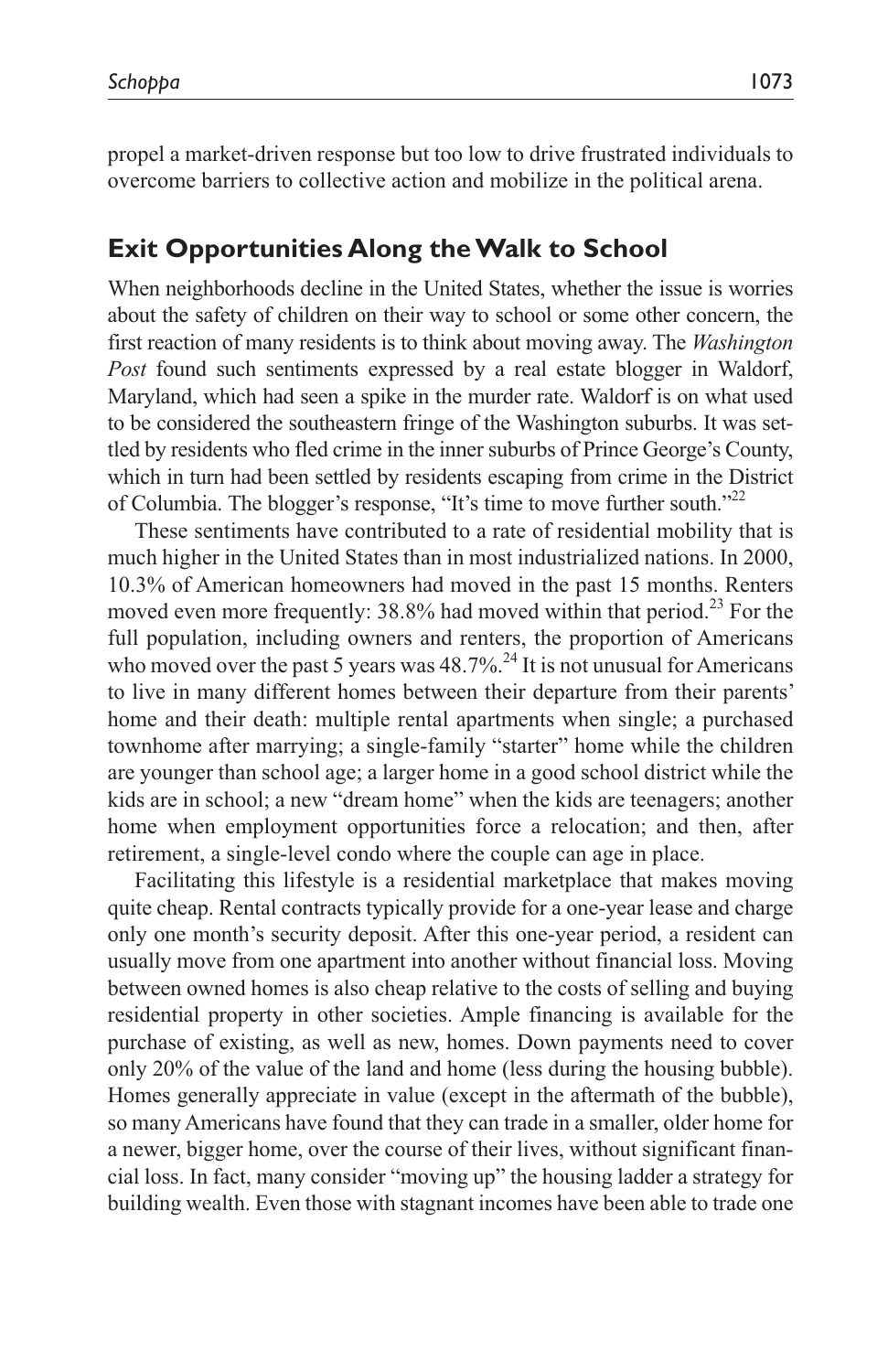home for a similar one in a different neighborhood, without significant loss and with financing to make the deal affordable. These are the economic structures that allow most American families, faced with a decline in neighborhood quality such as threats to the safety of their children walking to school, to consider moving a relatively cheap and attractive option. Not free—as in Tiebout's theoretical world—but cheaper than most other societies.

Faced with a decline in neighborhood quality, most Japanese do *not* move. Japanese rates of residential mobility are much lower than those in the United States. Although 10.3% of American homeowners had moved in the past 15 months, just 6.1% of Japanese homeowners had moved within *the past 5 years*. 25 Japanese renters move less frequently as well, with the proportion reporting that they moved within the *past 5 years* in Japan (36.4%) roughly equal to the proportion of U.S. renters who had moved in *just 1 year* (38.8%). For the full Japanese population, including owners and renters, the proportion moving within 5 years stood at 28.1% at the time of the 2000 census, compared to the U.S. figure of  $48.7\%$ .<sup>26</sup> Many younger Japanese move a few times, into a tiny unit designed for young singles or an employer-provided apartment. Young couples sometimes buy a starter condominium before trading up to a single-family home or nicer condominium. But unlike Americans, who often move frequently as their children's needs change, for job relocation, or because of neighborhood decline, Japanese couples who have settled into their home—often built on their parents' land—usually do not move again until they die. They may tear down their home and build a new one in the same spot, but they rarely move.

This rootedness of Japanese families has often been attributed to the nation's culture: its attachment to the soil where farmers made their living for generations and where revered ancestors are buried. But it is also a product of residential market structures. Japanese renters do not move as frequently as American renters because Japanese rental contracts require several months of key money (which does not have to be returned when the contract is over) and security deposits (which is supposed to be used to protect against damage but is frequently used to cover routine maintenance after a tenant leaves). A renter who pays 3-4 months worth of rent up front to take up a lease is loath to do the same thing all over again a year later. Further encouraging renters to stay in place are tenant protections making it difficult for owners to terminate leases or raise rents sharply, holding down rents for long-term renters (Ito, 1994; Seko & Sumita, 2007).

Selling one home and buying another is an even more expensive proposition. Loans have long been available to purchase land and a portion of a new structure's cost, but until recently financing was not available to purchase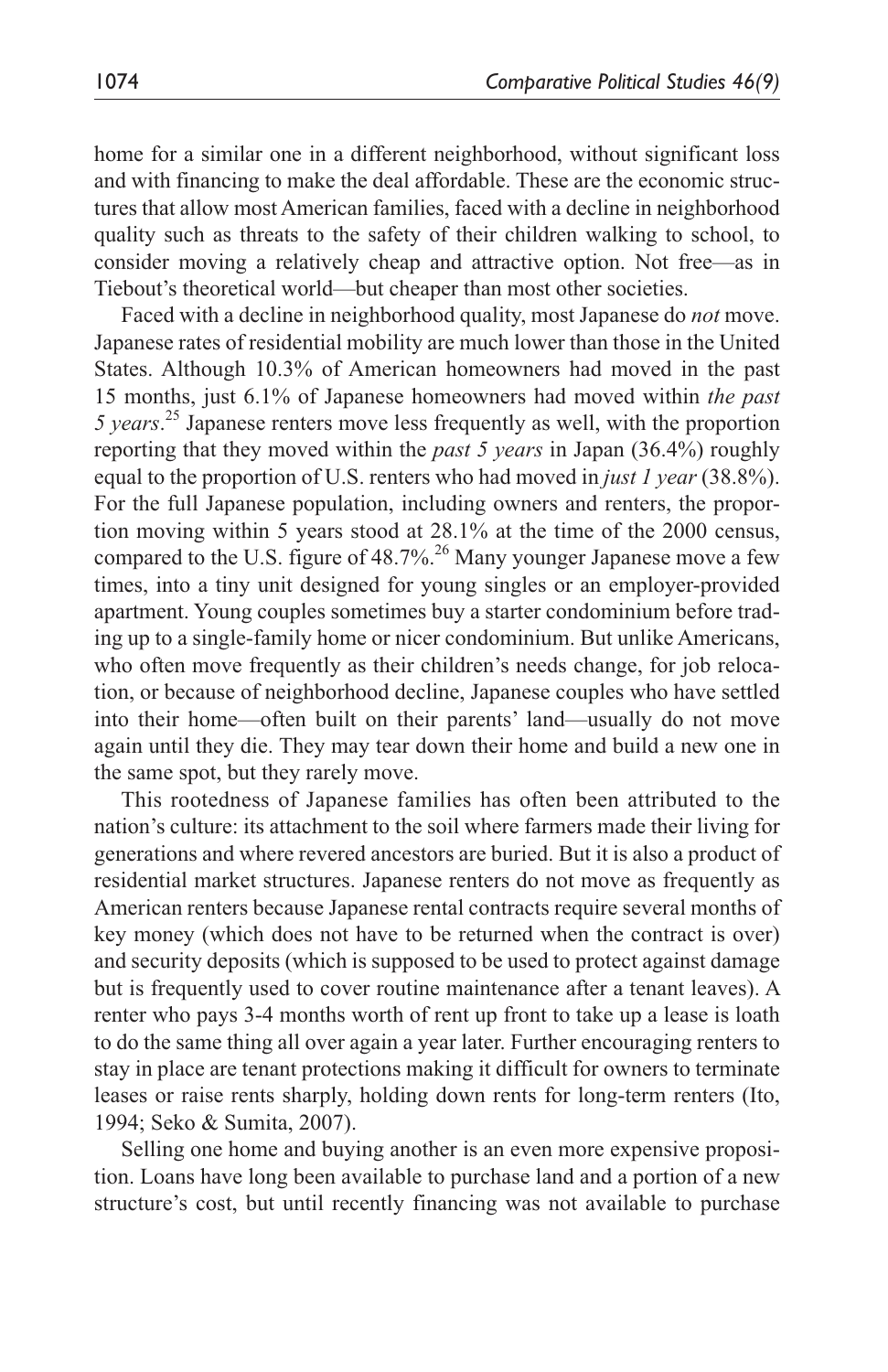

**Figure 1.** Typical financial situation of homeowner (assuming stable land price, 50% down payment on structure, and 5% interest).

existing homes, pejoratively termed "used" (*chūko*). Japanese tax authorities have similarly placed little value on older residential structures, considering them to be depreciating assets—like a used car with a steadily declining "blue book" value. Single-family homes depreciate at a rate that makes them worthless in 20 years. Condominiums depreciate at a rate the makes them worthless in 30 or 35, depending on construction type. No one forces sellers to peg the price of used homes to the tax assessment, but these are frequently used as a guideline, so that 5-year-old structures sell at a significant discount over what the house cost when new, and 10-year-old structures sell for much less. A structure that is more than 20 years old is often considered worthless, with only the land under it retaining value.

Figure 1 shows what these market structures mean for the typical homeowner. This homeowner is assumed to have financed the total value of the land on which her new home sits, plus half the value of the structure, for a total debt (in dollars) of \$350,000. The homeowner supplied the remaining \$100,000 as a down payment. The house and land initially cost \$450,000, but like a new car, it loses a significant share of its value as soon as it is "driven off the lot." The structure then continues to decline in value until the value of the land is all that is left. Although the homeowner has been steadily paying off her loan, for most of this time the sum she could net for selling the home is less than the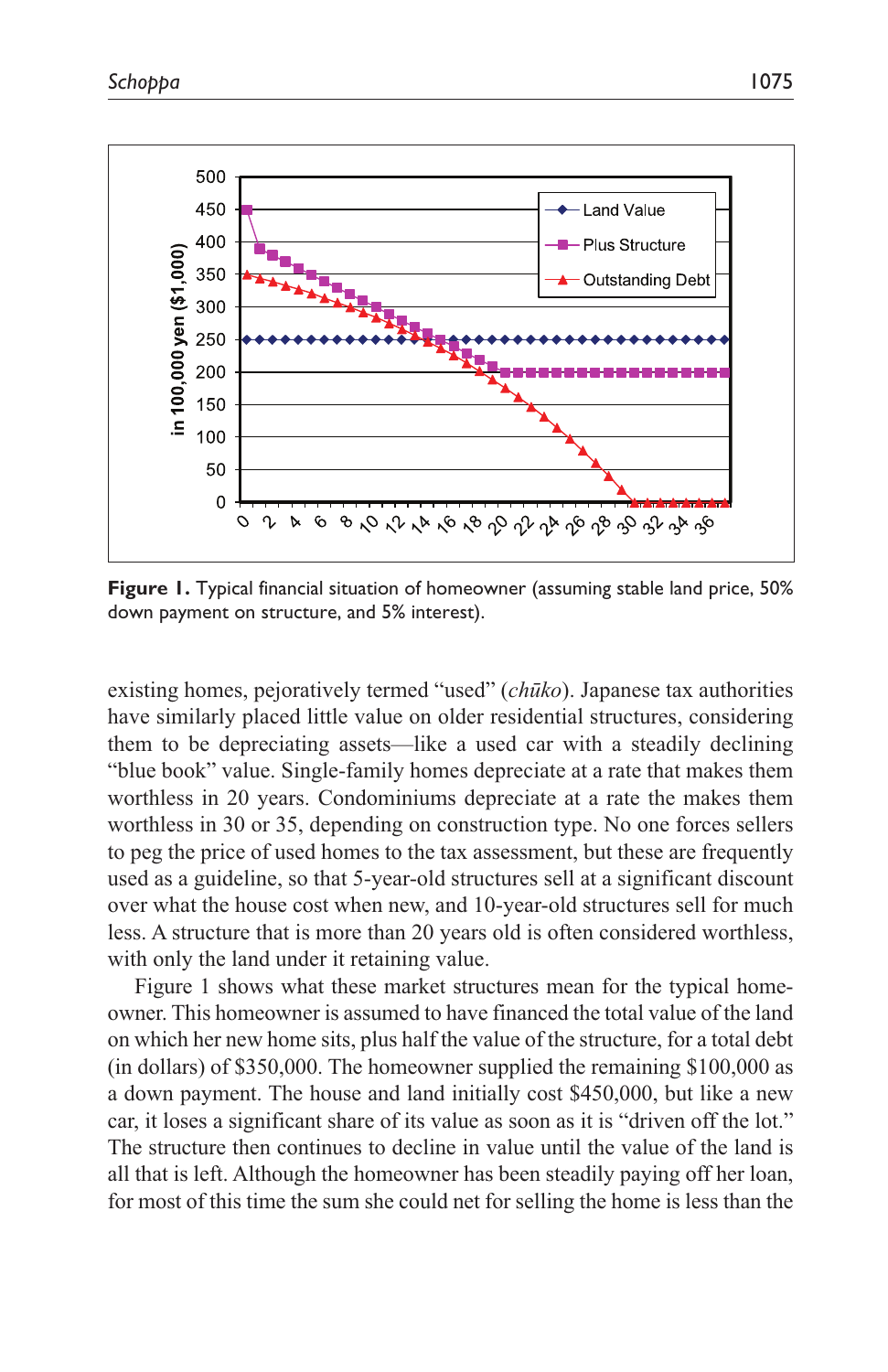down payment she would need to purchase a new one. By year 25, she owns the land and has sufficient net worth to consider moving.

The structures I have described have helped to suppress the market in used homes in Japan to a level where it is only a tiny fraction of the size of the existing home market in the United States. Although Americans buy about 20 used homes each year for every 1,000 residents, Japanese buy only about 1.3 (Shimada, 2003). As a result, Japanese who become concerned about the deteriorating quality of their neighborhood have much less attractive "exit" options. The market for used homes is so small, and prices on used homes are so low, that selling one home and buying another almost always requires a family to take a financial loss. Staying and working to improve the neighborhood often turns out to be the more attractive option.

Thus, we arrive at my explanation for the diverging paths taken by Americans and Japanese as they confronted neighborhoods that grew more dangerous because of growing traffic and fears of crime from the 1970s until today. In the United States, residents who confronted these problems had many exit options. No schools required children to walk to school, and many school districts already ran school buses, so parents whose children had been walking or biking to school and became worried about their safety could simply opt to have their child take the school bus instead. Few schools banned parents from dropping off children in person, and most American schools were located in places that could be accessed by drop-off drivers, so delivering a child in this way was another exit option that was available to many American parents. If a school was in a location where school buses were not used and drop off was not possible, the U.S. residential market provided parents with one more way out if they became worried about their children's safety. They could move to a new location.

As more and more parents took one of these exit options, two things happened—and one thing did not. First, as the number of parents sending their children to school on foot declined, holdouts became worried about whether a fall in the number of "eyes on the street" would make their children unsafe, and they pulled their children off the streets as well. Second, high levels of residential mobility took families to cul-de-sac suburbs that were even less well served by sidewalks and bikes.

The thing that did not happen is that there was no local community civic engagement to try to address the problems that were causing traffic and crime to endanger children walking and biking to school. Exit led to more exit, so that rather than trying to fix the old system of getting children to school, Americans ended up creating a whole new system in the suburbs where children got safely to school on buses and automobile drop-offs. Twenty years after children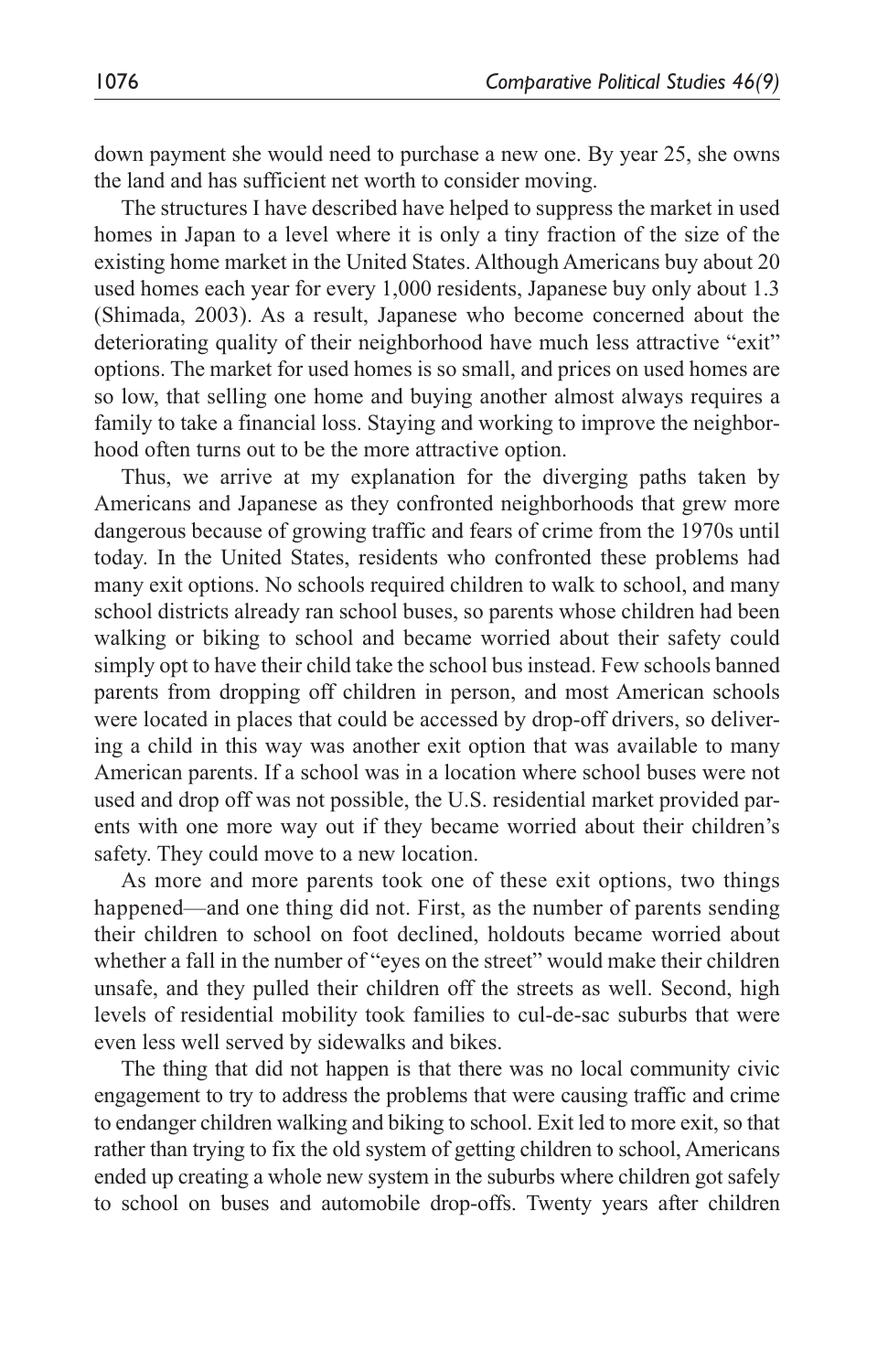stopped walking to school, there is finally a new movement today that is trying to revive this old way of getting to school—in the name of health. Safe Routes to School programs now exist in many U.S. states, and they are starting to identify safe walking routes to schools, where the infrastructure allows it. They are also organizing "walking school buses" and walk-to-school days so that children walk to school in safer groups.<sup>27</sup> So far, the impact of these programs has been marginal since many families still prefer the perceived safety and convenience of buses and cars, but the parents who are getting involved—of interest—are being motivated by one problem it turns out children cannot "exit" from: their health. Parents can keep their children safe from crime by driving them everywhere, but children who grow up with this lifestyle are more likely to end up overweight and suffering from health problems.

Why did the story play out differently in Japan? The story there starts in the 1950s when Japan was building and rebuilding a large number of schools. At the time, Japan was very poor. School districts could barely afford the cost of building and staffing schools, so they had no money for school buses. And many families did not own their own vehicle. It was at this time that schools, with support from MEXT, initiated *tsūgakuro* programming that asked schools to identify the safest routes to each school and get all children to follow them. The ministry refused to supply money for school buses, except when schools were located in extremely rural and mountainous areas. Only if it took *more than one hour each way* for children to walk or bike would the state provide support for school buses. In the name of equal opportunity, which is enshrined in the Fundamental Law of Education, schools adopted policies that encouraged all children to walk to school.

What this meant was that when Japanese faced problems with growing traffic or crime, local parents had few exit opportunities. They could not put their children on school buses because there were not any. They could not drive their children to school since school policy required children to walk or bike. Adding to the difficulty of moving in this direction was the fact that many Japanese schools are sandwiched into urban spaces that are not well served by roads. They were built with the expectation that students would be walking up narrow allies through the school gate and that even teachers would arrive by bike or public transport. It would be very costly to retrofit many of these schools to accommodate 200 carpool drop-offs every morning and afternoon, so few parents even thought of this as an option. Finally, Japanese families faced daunting costs of relocation. If they wanted to sell their home in an area where traffic or crime was seen as a danger to their children, they had to take a major financial loss.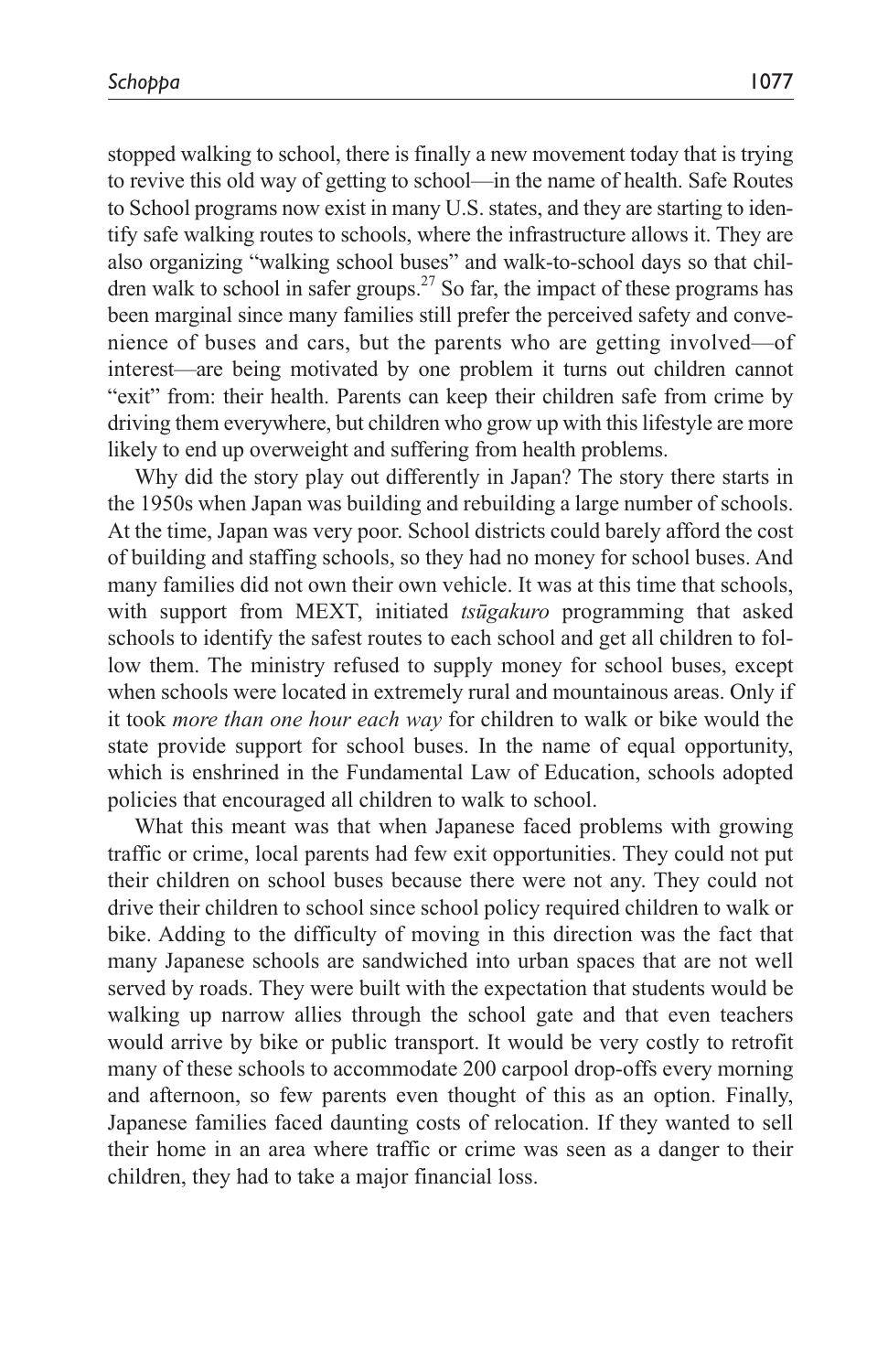Faced with such limited exit options, Japanese families behaved very differently from their American peers. They put more time into PTA and neighborhood association volunteer activities aimed at beefing up crossing guards and "wan wan patrols." Through the PTA and neighborhood associations, they contacted their local representatives to get the local government to install better crosswalks and signals, pedestrian overpasses, bike paths, and other infrastructure improvements that would allow their children to get to school safely on foot. Yes, government support for the PTA and neighborhood associations have helped make these organizations effective, but it is impossible to explain this kind of involvement and activism purely with a top-down strong state story. What made these organizations effective was the energy local residents put into them because they have no easy way out of their neighborhoods.

#### **Declaration of Conflicting Interests**

The author declared no potential conflicts of interest with respect to the research, authorship, and/or publication of this article.

## **Funding**

The author disclosed receipt of the following financial support for the research, authorship, and/or publication of this article: The author received a grant from the Japan Foundation Center for Global Partnership to fund research in Tokyo that informed this article.

### **Notes**

- 1. *New York Times*, December 16, 2008.
- 2. The figure for 1969 comes from the National Personal Transportation Survey carried out that year—Ewing, Schroeer, and Greene (2004). Data for 2009 are based on the author's analysis of data from the 2009 National Household Travel Survey (NHTS).
- 3. Interviews with a former elected representative of the city of Koganei and a city official in the same locale, August 2009 and May 2011.
- 4. MEXT, "Skuuru basu no gaiyō," p. 4.
- 5. From CIA World Factbook.
- 6. *NHTS Brief*, January 2008, p. 1.
- 7. Ewing et al. (2004) report the fall from 90% in 1969 to 31% in 2001. My own calculations based on 2009 NHTS data show the proportion walking and biking had rebounded slightly to 35% by the most recent survey.
- 8. Newman and Kenworthy (1999) and Nivola (1999).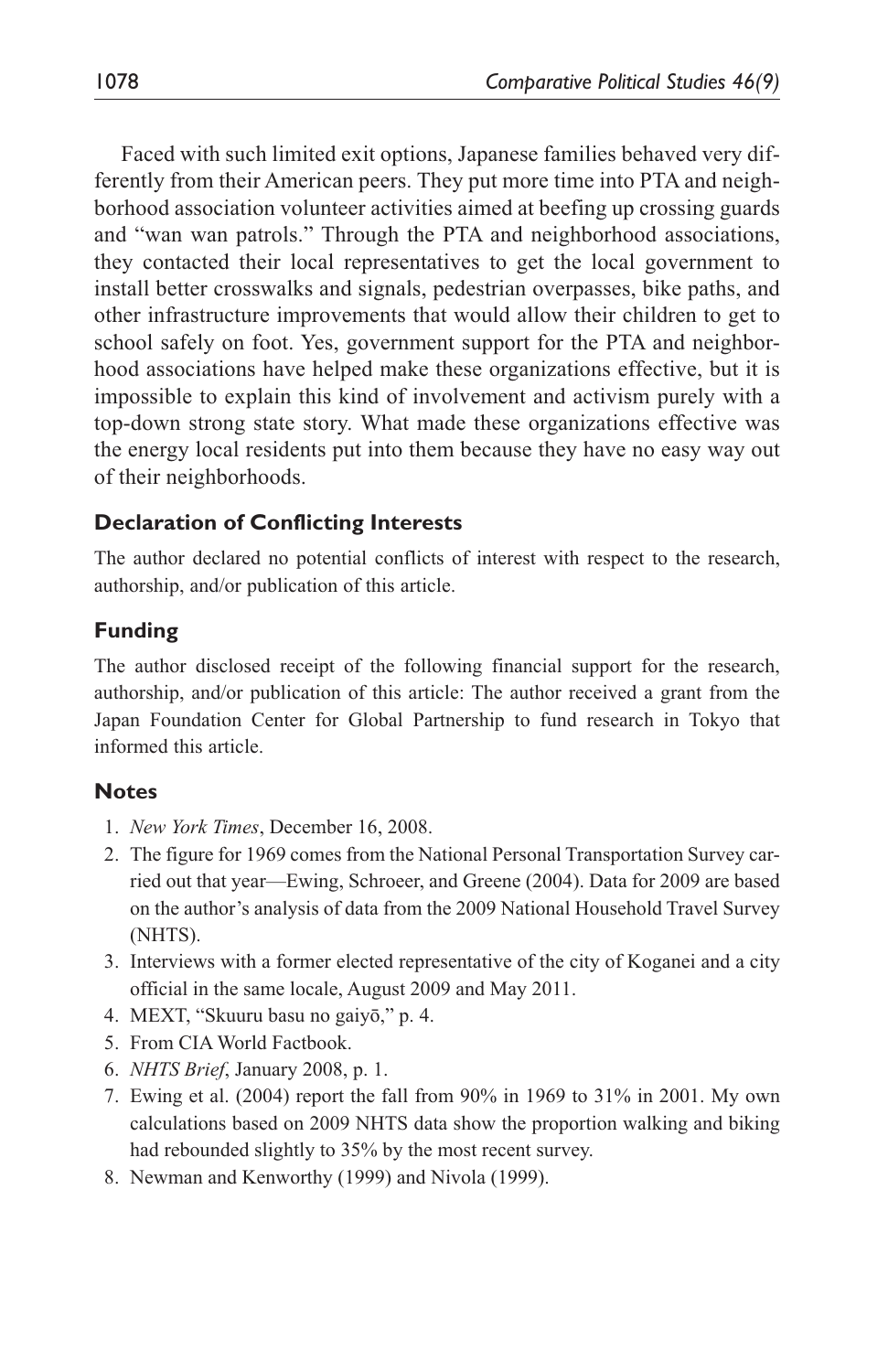- 9. U.S. data from Department of Justice, *Crime in the United States*; Japanese data from the MIAC Statistics Bureau, *Japan Statistical Yearbook*, Table 25-1.
- 10. *New York Times*, December 16, 2008. The case was finally closed in 2008 when police announced that they were convinced the murder was a convicted serial killer who died in prison in 1996.
- 11. Thanks to Christina Davis and Robert Pekkanen for making this point.
- 12. National Police Agency, *White Paper on Police 2008*.
- 13. *Daily Yomiuri*, November 24, 2005.
- 14. *Daily Yomiuri*, December 5, 2005.
- 15. Takizawa Satoshi and Okuda Yōko, "Wagako wo mamoru 'kokoga kiken' mappu," *Yomirui Weekly*, December 25, 2005, pp. 24-27.
- 16. I know of no polls examining how Japanese perceptions of crime danger was affected by these specific cases, but D.T. Johnson (2007) reports that Japan had seen a sharp rise in fears of crime since 1990, especially fears that immigrants were committing major crimes at much higher rates, despite the fact that crime rates for murder and assault had not increased and foreigners were implicated in crimes at a lower rate than native Japanese. These (exaggerated) fears of crime were great enough to push judges to begin imposing stiffer sentences on criminals in Japan.
- 17. Ariyoshi Yuka, "Kodomo wo korosaseruna: tsūgakuro no anzen wo mamoru," *AERA*, December 19, 2005, pp. 25-27.
- 18. Interview with MEXT official, November 2, 2007.
- 19. Interview with MEXT official, November 2, 2007.
- 20. *AERA* story cited above.
- 21. For an effort to formalize Hirschman's logic, see Gehlbach (2006). Also see Schoppa (2006).
- 22. *Washington Post*, December 29, 2008.
- 23. U.S. Census of Housing data for "recent movers."
- 24. U.S. Census Profile of Selected Housing Characteristics, 2000.
- 25. Calculated from data in Tables 67 and 37 of the 2003 Housing and Land Survey  $(\text{http://www.e-stat.gov.jp/SG1/estat/ListE.do?bid=000000050125&cycode=0).$ Rental move figures below come from the same tables.
- 26. MIAC, Statistics Bureau, Population Census, Migration of Population by Sex and Age.
- 27. I serve as board president of a nonprofit that runs these programs in the Charlottesville, Virginia, area.

#### **References**

- Calder, K. E. (1988). *Crisis and compensation: Public policy and political stability in Japan, 1949–1986*. Princeton, NJ: Princeton University Press.
- Chubb, J., & Moe, T. (1990). *Politics, markets, and America's schools*. Washington, DC: Brookings Institution.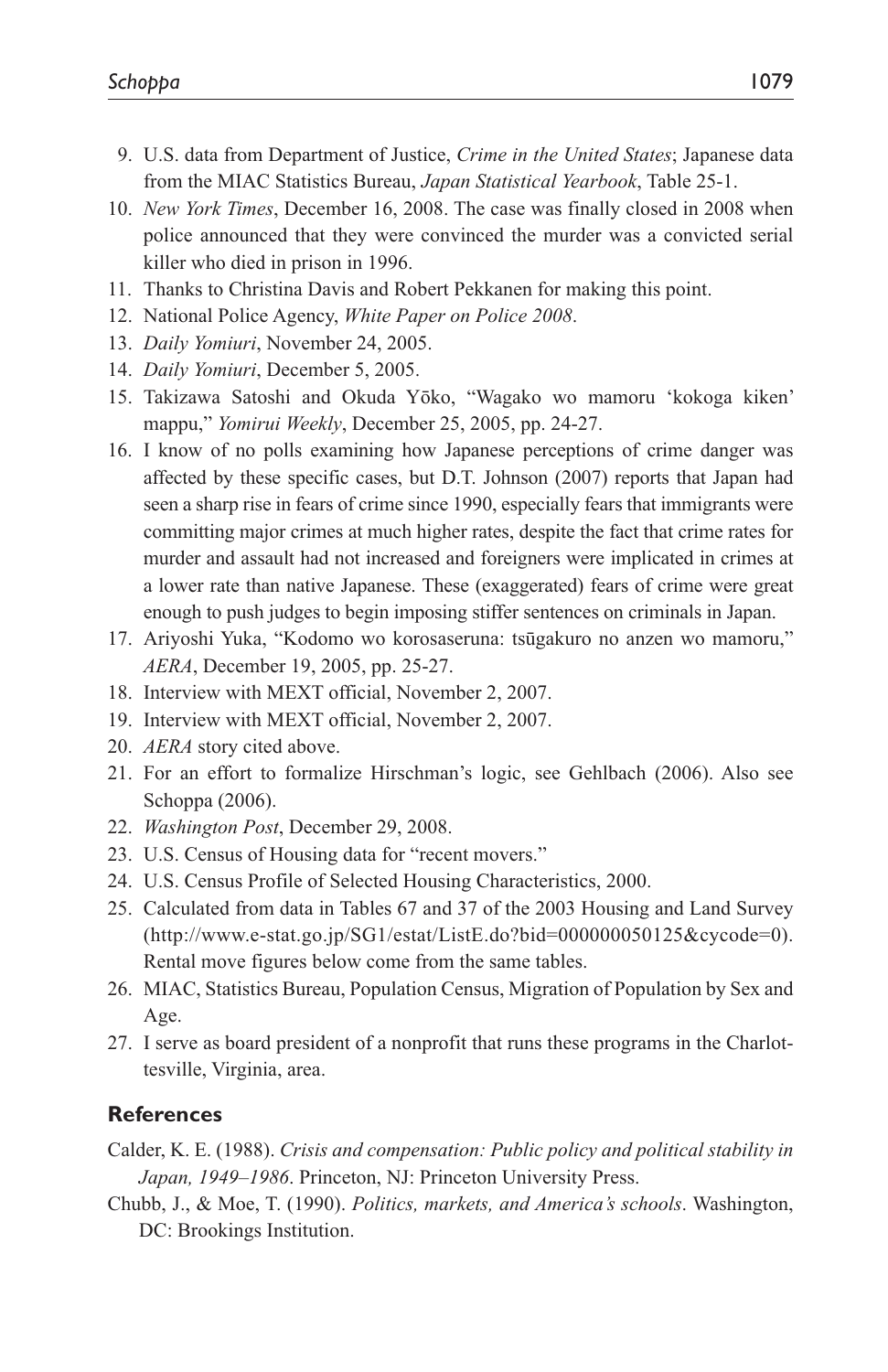- Dahl, R. (1961). *Who governs? Democracy and power in an American city*. New Haven, CT: Yale University Press.
- Estevez-Abe, M. (2008). *Welfare and capitalism in postwar Japan*. Cambridge, UK: Cambridge University Press.
- Ewing, R., Schroeer, W., & Greene, W. (2004). School location and student travel: Analysis of factors affecting mode choice. *Transportation Research Record*, *1895*, 55-63.
- Garon, S. (1997). *Molding Japanese minds: The state in everyday life*. Princeton, NJ: Princeton University Press.
- Haddad, M. A. (2004). *Politics and volunteering in Japan*. Cambridge, UK: Cambridge University Press.
- Heinz, J. P., Laumann, E., Nelson, R., & Salisbury, R. (1993). *The hollow core: Private interests in national policymaking*. Cambridge, MA: Harvard University Press.
- Gehlbach, S. (2006). A formal model of exit and voice. *Rationality and Society*, *18*(4), 395-418.
- Hirschman, A. O. (1970). *Exit, voice, and loyalty*. Cambridge, MA: Harvard University Press.
- Hirschman, A. O. (1993). Exit, voice, and the fate of the German Democratic Republic: An essay in conceptual history. *World Politics*, *45*(2), 173-202.
- Ito, T. (1994). Public policy and housing in Japan. In Y. Noguchi & J. M. Poterba (Eds.), *Housing markets in the United States and Japan* (pp. 215-237). Chicago, IL: University of Chicago Press.
- Iversen, T. (2005). *Capitalism, democracy, and welfare*. Cambridge, UK: Cambridge University Press.
- Johnson, C. (1982). *MITI and the Japanese miracle*. Stanford, CA: Stanford University Press.
- Johnson, D. T. (2007). Crime and punishment in contemporary Japan. *Crime and Justice*, *36*, 371-423.
- McDonald, N., & Aalborg, A. (2009). Why parents drive children to school: Implications for Safe Routes to School programs. *Journal of the American Planning Association*, *75*(3), 331-342.
- McDonald, N., Deakin, E., & Aalborg, A. E. (2010). Influence of the social environment on children's school travel. *Preventive Medicine*, *50*, S65-S68.
- Newman, P., & Kenworthy, J. (1999). *Sustainability and cities: Overcoming automobile dependence*. Washington, DC: Island Press.
- Nivola, P. S. (1999). *Laws of the landscape*. Washington, DC: Brookings Institution.
- Myles, J., & Pierson, P. (2001). The comparative political economy of pension reform. In P. Pierson (Ed.), *The new politics of the welfare state* (pp. 305-333). Oxford, UK: Oxford University Press.
- Pekkanen, R. (2006). *Dual civil society: Members without advocates*. Stanford, CA: Stanford University Press.